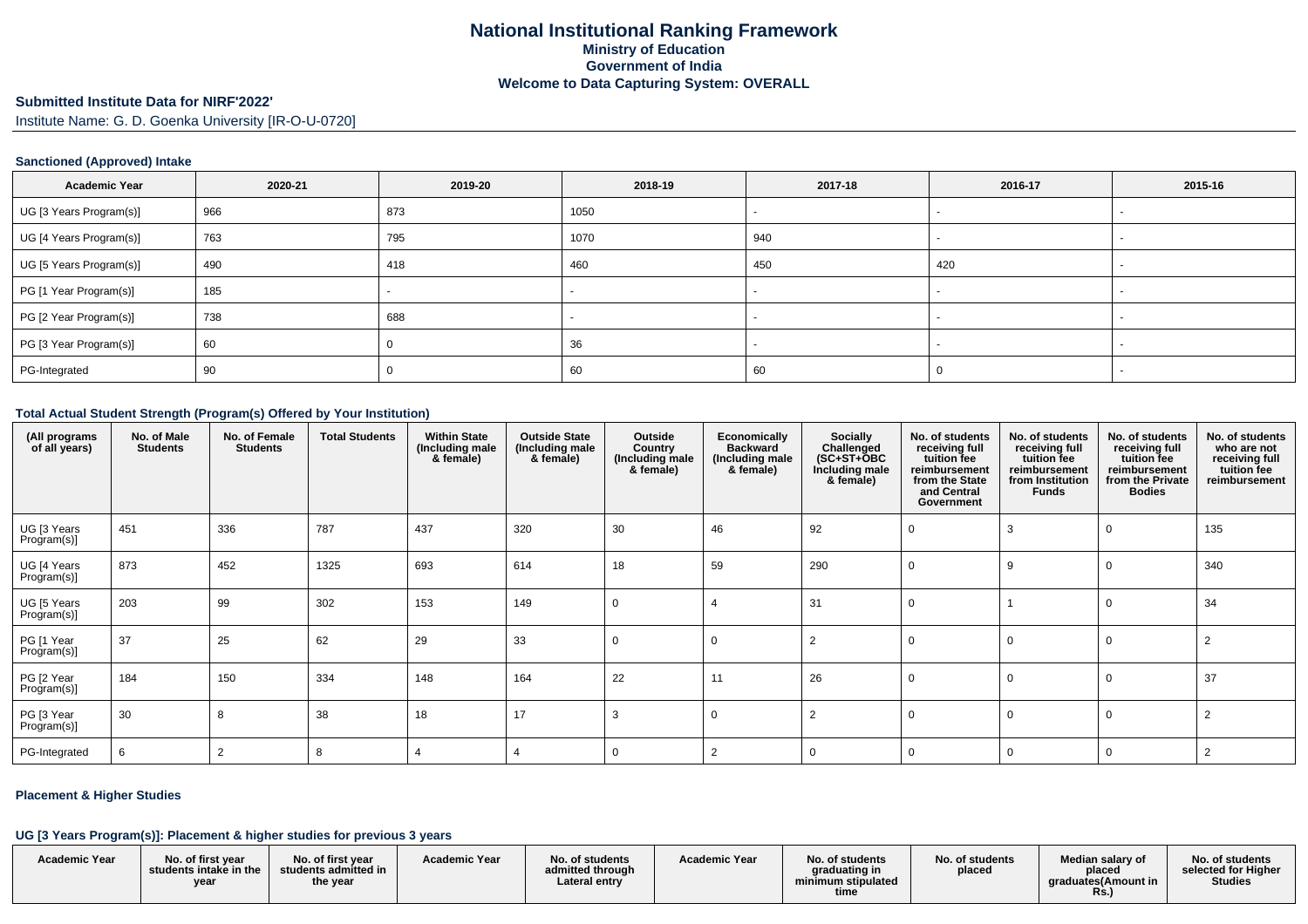| 2016-17 | 960  | 199 | 2017-18 | -12 | 2018-19 | 96  | 70<br>د ، | 300000(Three Lakh<br>Only)                        |     |
|---------|------|-----|---------|-----|---------|-----|-----------|---------------------------------------------------|-----|
| 2017-18 | 1050 | 331 | 2018-19 |     | 2019-20 | 225 | 66        | 275000(Two Lakh<br>Seventy Five<br>Thousand Only) | 73  |
| 2018-19 | 1050 | 263 | 2019-20 | -12 | 2020-21 | 257 | 42        | 300000(Three Lakh<br>Only)                        | 100 |

## **UG [4 Years Program(s)]: Placement & higher studies for previous 3 years**

| <b>Academic Year</b> | No. of first year<br>students intake in the<br>year | No. of first year<br>students admitted in<br>the year | <b>Academic Year</b> | No. of students<br>admitted through<br>Lateral entry | <b>Academic Year</b> | No. of students<br>graduating in<br>minimum stipulated<br>time | No. of students<br>placed | Median salary of<br>placed<br>graduates(Amount in<br>Rs.) | No. of students<br>selected for Higher<br><b>Studies</b> |
|----------------------|-----------------------------------------------------|-------------------------------------------------------|----------------------|------------------------------------------------------|----------------------|----------------------------------------------------------------|---------------------------|-----------------------------------------------------------|----------------------------------------------------------|
| 2015-16              | 690                                                 | 156                                                   | 2016-17              | 19                                                   | 2018-19              | 112                                                            | 92                        | 310000(Three Lakh<br>Ten Thousand Only)                   | 10                                                       |
| 2016-17              | 910                                                 | 264                                                   | 2017-18              |                                                      | 2019-20              | 210                                                            | 79                        | 300000(Three Lakh<br>Only)                                | 27                                                       |
| 2017-18              | 940                                                 | 189                                                   | 2018-19              | 10                                                   | 2020-21              | 199                                                            | 83                        | 245000(Two Lakh<br>Forty Five Thousand<br>Only)           | 28                                                       |

# **UG [5 Years Program(s)]: Placement & higher studies for previous 3 years**

| <b>Academic Year</b> | No. of first year<br>students intake in the<br>year | No. of first vear<br>students admitted in<br>the year | <b>Academic Year</b> | No. of students<br>admitted through<br>Lateral entry | <b>Academic Year</b> | No. of students<br>graduating in<br>minimum stipulated<br>time | No. of students<br>placed | Median salary of<br>placed<br>graduates(Amount in<br><b>Rs.)</b> | No. of students<br>selected for Higher<br><b>Studies</b> |
|----------------------|-----------------------------------------------------|-------------------------------------------------------|----------------------|------------------------------------------------------|----------------------|----------------------------------------------------------------|---------------------------|------------------------------------------------------------------|----------------------------------------------------------|
| 2014-15              | 440                                                 | 118                                                   | 2015-16              | 0                                                    | 2018-19              | 74                                                             | 58                        | 350000(Three Lakh<br>Fifty Thousand Only)                        |                                                          |
| 2015-16              | 440                                                 | 110                                                   | 2016-17              | $\circ$                                              | 2019-20              | 82                                                             | 37                        | 180000(One Lakh<br>Eighty Thousand only)                         | 20                                                       |
| 2016-17              | 420                                                 | 68                                                    | 2017-18              | رب                                                   | 2020-21              | 7,                                                             | 20                        | 240000(Two Lakh<br>Forty Thousand Only)                          | 11                                                       |

# **PG [1 Years Program(s)]: Placement & higher studies for previous 3 years**

| <b>Academic Year</b> | No. of first year<br>students intake in the<br>year | No. of first year<br>students admitted in<br>the year | <b>Academic Year</b> | No. of students graduating in minimum<br>stipulated time | No. of students<br>placed | Median salary of<br>placed<br>graduates(Amount in<br>Rs. | No. of students<br>selected for Higher<br><b>Studies</b> |
|----------------------|-----------------------------------------------------|-------------------------------------------------------|----------------------|----------------------------------------------------------|---------------------------|----------------------------------------------------------|----------------------------------------------------------|
| 2018-19              | 216                                                 | 54                                                    | 2018-19              | 44                                                       | 31                        | 420000(Four Lakh<br><b>Twenty Thousand</b><br>Only)      |                                                          |
| 2019-20              | 228                                                 | 39                                                    | 2019-20              | 31                                                       | 15                        | 360000(Three Lakh<br>Sixty Thousand Only)                |                                                          |
| 2020-21              | 185                                                 | 62                                                    | 2020-21              | 57                                                       |                           | O(Zero)                                                  |                                                          |

## **PG [2 Years Program(s)]: Placement & higher studies for previous 3 years**

| <b>Academic Year</b> | No. of first year<br>students intake in the<br>year | No. of first year<br>students admitted in<br>the year | <b>Academic Year</b> | No. of students graduating in minimum<br>stipulated time | No. of students<br>placed | Median salary of<br>placed<br>araduates(Amount in<br><b>Rs.</b> ) | No. of students<br>selected for Higher<br><b>Studies</b> |
|----------------------|-----------------------------------------------------|-------------------------------------------------------|----------------------|----------------------------------------------------------|---------------------------|-------------------------------------------------------------------|----------------------------------------------------------|
|----------------------|-----------------------------------------------------|-------------------------------------------------------|----------------------|----------------------------------------------------------|---------------------------|-------------------------------------------------------------------|----------------------------------------------------------|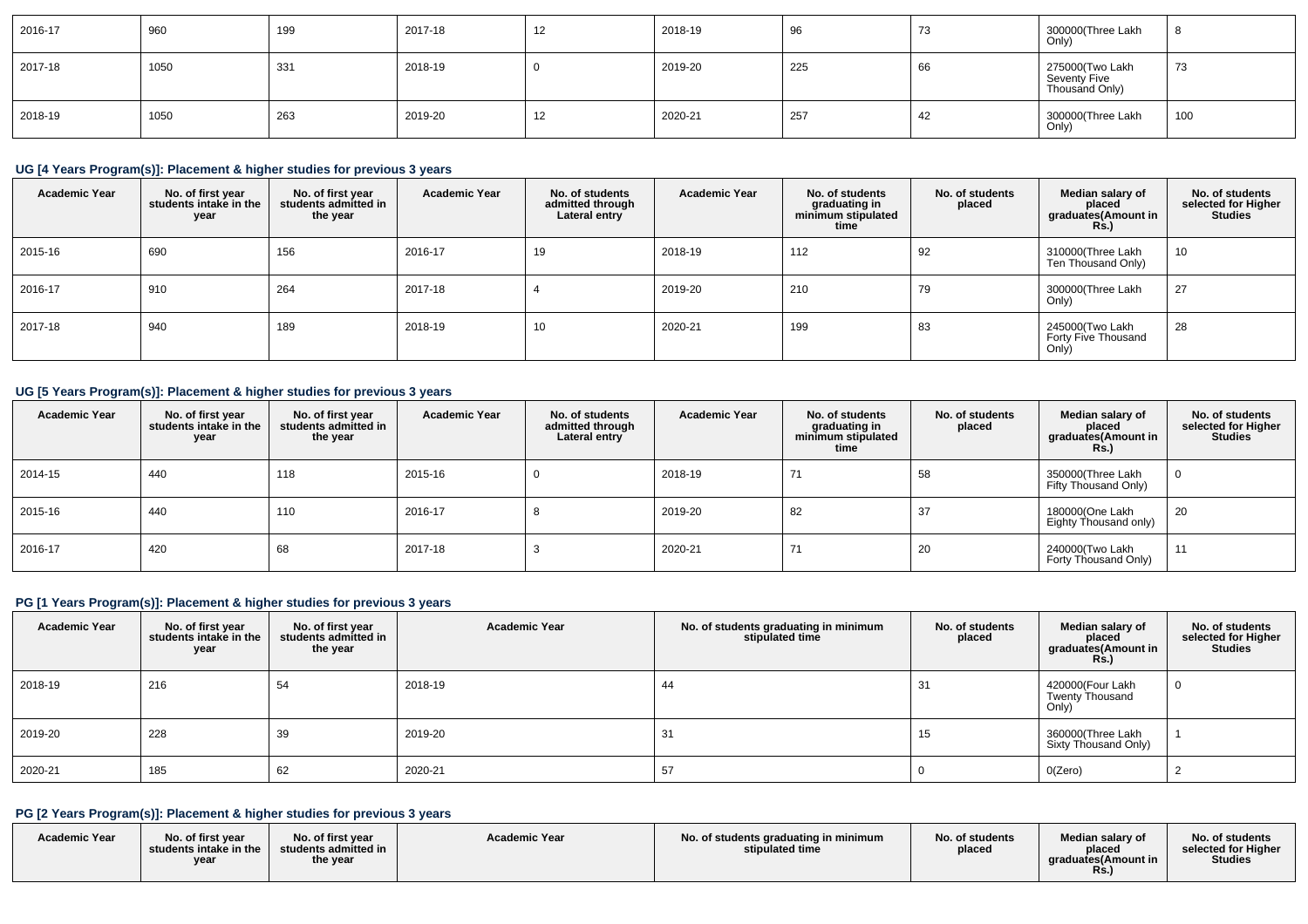| 2017-18 | 408 | 61  | 2018-19 | 44  | 34                             | 450000(Four Lakh Fifty   0<br>Thousand Only)      |  |
|---------|-----|-----|---------|-----|--------------------------------|---------------------------------------------------|--|
| 2018-19 | 678 | 146 | 2019-20 | 121 | $\overline{\phantom{a}}$<br>74 | 256000(Two Lakh Fifty 3<br>Six Thousand Only)     |  |
| 2019-20 | 688 | 165 | 2020-21 | 161 | 90                             | 355000(Three Lakh<br>Fifty Five Thousand<br>Only) |  |

## **PG [3 Years Program(s)]: Placement & higher studies for previous 3 years**

| <b>Academic Year</b> | No. of first year<br>students intake in the<br>year | No. of first year<br>students admitted in<br>the year | <b>Academic Year</b> | No. of students<br>admitted through<br>Lateral entry | <b>Academic Year</b> | No. of students<br>graduating in<br>minimum stipulated<br>time | No. of students<br>placed | Median salary of<br>placed<br>graduates(Amount in<br><b>Rs.)</b> | No. of students<br>selected for Higher<br><b>Studies</b> |
|----------------------|-----------------------------------------------------|-------------------------------------------------------|----------------------|------------------------------------------------------|----------------------|----------------------------------------------------------------|---------------------------|------------------------------------------------------------------|----------------------------------------------------------|
| 2016-17              |                                                     |                                                       | 2017-18              |                                                      | 2018-19              |                                                                |                           | O(Zero)                                                          |                                                          |
| 2017-18              |                                                     |                                                       | 2018-19              |                                                      | 2019-20              |                                                                |                           | O(Zero)                                                          |                                                          |
| 2018-19              | 36                                                  |                                                       | 2019-20              |                                                      | 2020-21              |                                                                |                           | 250000(Two Lakh fifty<br>thousand Only)                          |                                                          |

## **PG-Integrated [5 Years Program(s)]: Placement & higher studies for previous 3 years**

| <b>Academic Year</b> | No. of first year<br>students intake in the<br>year | No. of first year<br>students admitted in<br>the year | <b>Academic Year</b> | No. of students graduating in minimum<br>stipulated time | No. of students<br>placed | Median salary of<br>placed<br>graduates(Amount in<br><b>Rs.)</b> | No. of students<br>selected for Higher<br>Studies |
|----------------------|-----------------------------------------------------|-------------------------------------------------------|----------------------|----------------------------------------------------------|---------------------------|------------------------------------------------------------------|---------------------------------------------------|
| 2014-15              |                                                     |                                                       | 2018-19              |                                                          |                           | 0(Zero)                                                          |                                                   |
| 2015-16              |                                                     |                                                       | 2019-20              |                                                          |                           | 0(Zero)                                                          |                                                   |
| 2016-17              |                                                     |                                                       | 2020-21              |                                                          |                           | 0(Zero)                                                          |                                                   |

#### **Ph.D Student Details**

| Ph.D (Student pursuing doctoral program till 2020-21 Students admitted in the academic year 2020-21 should not be entered here.) |                                                                                                                                  |                       |  |  |  |  |  |  |  |
|----------------------------------------------------------------------------------------------------------------------------------|----------------------------------------------------------------------------------------------------------------------------------|-----------------------|--|--|--|--|--|--|--|
|                                                                                                                                  |                                                                                                                                  | <b>Total Students</b> |  |  |  |  |  |  |  |
| Full Time                                                                                                                        |                                                                                                                                  | 50                    |  |  |  |  |  |  |  |
| Part Time                                                                                                                        |                                                                                                                                  | 435                   |  |  |  |  |  |  |  |
|                                                                                                                                  | No. of Ph.D students graduated (including Integrated Ph.D)                                                                       |                       |  |  |  |  |  |  |  |
| 2020-21<br>2019-20<br>2018-19                                                                                                    |                                                                                                                                  |                       |  |  |  |  |  |  |  |
| Full Time                                                                                                                        |                                                                                                                                  |                       |  |  |  |  |  |  |  |
| Part Time                                                                                                                        | 15                                                                                                                               |                       |  |  |  |  |  |  |  |
|                                                                                                                                  | PG (Student pursuing MD/MS/DNB program till 2020-21 Students admitted in the academic year 2021 - 22 should not be entered here) |                       |  |  |  |  |  |  |  |
|                                                                                                                                  | Number of students pursuing PG (MD/MS/DNB) program                                                                               |                       |  |  |  |  |  |  |  |
| No. of students Graduating in PG (MD/MS/DNB) program                                                                             |                                                                                                                                  |                       |  |  |  |  |  |  |  |
| 2020-21                                                                                                                          | 2019-20                                                                                                                          | 2018-19               |  |  |  |  |  |  |  |
|                                                                                                                                  | υ                                                                                                                                |                       |  |  |  |  |  |  |  |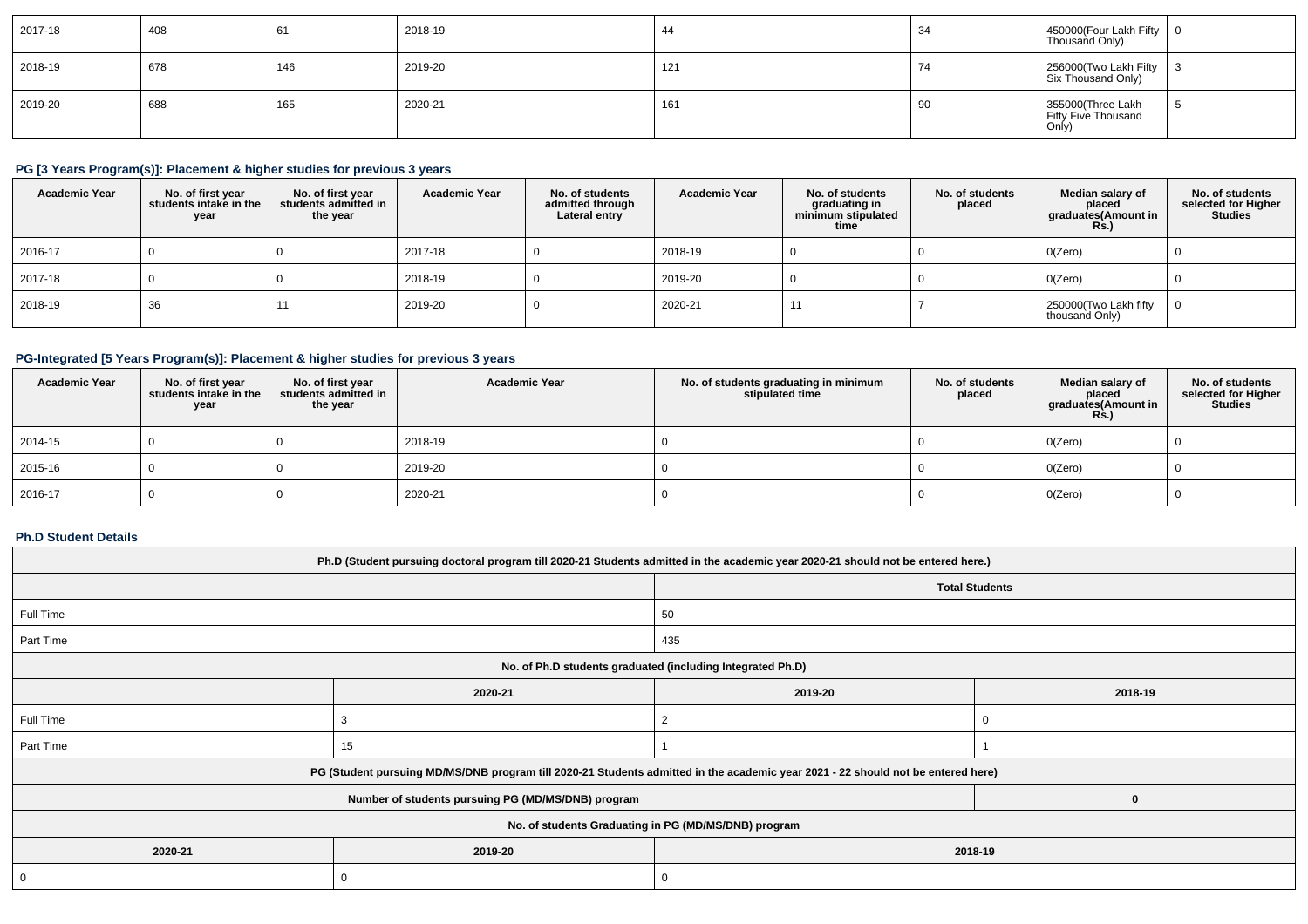#### **Online Education**

| 1. Does all programs/courses were completed on time.                                            |                                                                                       | No                                                                                                                               |  |  |  |
|-------------------------------------------------------------------------------------------------|---------------------------------------------------------------------------------------|----------------------------------------------------------------------------------------------------------------------------------|--|--|--|
| 2. Measures taken to complete the syllabus of courses and programs.                             |                                                                                       |                                                                                                                                  |  |  |  |
| 3. The period of delay in completion of syllabus (in months).                                   |                                                                                       |                                                                                                                                  |  |  |  |
| 4. The period of delay in conducting exams (in months).                                         |                                                                                       |                                                                                                                                  |  |  |  |
| <b>Portal Name</b>                                                                              | No. of students offered online courses which have credit<br>transferred to transcript | Total no. of credits transferred to transcript<br>Total no, of online courses which have credit transferred<br>to the transcript |  |  |  |
| Swayam                                                                                          |                                                                                       |                                                                                                                                  |  |  |  |
| 5. No. of courses developed and available online on Swayam platform by your institution faculty |                                                                                       |                                                                                                                                  |  |  |  |

## **Financial Resources: Utilised Amount for the Capital expenditure for previous 3 years**

| <b>Academic Year</b>                                                                            | 2020-21                                                                    | 2019-20                                                                                              | 2018-19                                                                                      |  |
|-------------------------------------------------------------------------------------------------|----------------------------------------------------------------------------|------------------------------------------------------------------------------------------------------|----------------------------------------------------------------------------------------------|--|
|                                                                                                 | <b>Utilised Amount</b>                                                     | <b>Utilised Amount</b>                                                                               | <b>Utilised Amount</b>                                                                       |  |
|                                                                                                 |                                                                            | Annual Capital Expenditure on Academic Activities and Resources (excluding expenditure on buildings) |                                                                                              |  |
| Library                                                                                         | 1127911 (Eleven Lac Twenty Seven Thousand Nine Hundred<br>and Eleven Only) | 1349448 (Thirteen Lac Forty Nine Thousand Four Hundred and<br>Forty Eight Only)                      | 1719257 (Seventeen Lac Nineteen Thousand Two Hundred<br>and Fifty Seven Only)                |  |
| New Equipment for Laboratories                                                                  | 1835007 (Eighteen Lac Thirty Five Thousand and Seven Only)                 | 8383693 (Eighty Three Lac Eighty Three Thousand Six<br>Hundred and Ninety Three Only)                | 9709375 (ninety Seven Lac Nine Thousand Three Hundred<br>and Seventy Five only)              |  |
| <b>Engineering Workshops</b>                                                                    | $0$ (Zero)                                                                 | 0 (Zero)                                                                                             | 0 (Zero)                                                                                     |  |
| Other expenditure on creation of Capital Assets (excluding<br>expenditure on Land and Building) | 1440804 (Fourteen Lac Forty Thousand Eight Hundred and<br>Four Only)       | 7992413 (Seventy Nine Lac Ninety Two Thousand Four<br>Hundred and Thirteen Only)                     | 15941483 (One Crore Fifty Nine Lac Forty One Thousand Four<br>Hundred and Eighty Three Only) |  |

# **Financial Resources: Utilised Amount for the Operational expenditure for previous 3 years**

| Academic Year                                                                                                                                                                                   | 2020-21                                                                                           | 2019-20                                                                                  | 2018-19                                                                               |  |  |
|-------------------------------------------------------------------------------------------------------------------------------------------------------------------------------------------------|---------------------------------------------------------------------------------------------------|------------------------------------------------------------------------------------------|---------------------------------------------------------------------------------------|--|--|
|                                                                                                                                                                                                 | <b>Utilised Amount</b>                                                                            | <b>Utilised Amount</b>                                                                   | <b>Utilised Amount</b>                                                                |  |  |
|                                                                                                                                                                                                 |                                                                                                   | <b>Annual Operational Expenditure</b>                                                    |                                                                                       |  |  |
| Salaries (Teaching and Non Teaching staff)                                                                                                                                                      | 183813206 (Eighteen Crore Thirty Eight Lac Thirteen<br>Thousand Two Hundred and Six Only)         | 275352026 (Twenty Seven Crore Fifty Three Lac Fifty Two<br>Thousand and Twenty Six Only) |                                                                                       |  |  |
| Maintenance of Academic Infrastructure or consumables and<br>other running expenditures (excluding maintenance of hostels<br>and allied services, rent of the building, depreciation cost, etc) | 135575262 (Thirteen Crore Fifty Five Lac Seventy Five<br>Thousand Two Hundred and Sixty Two Only) | 110074504 (Eleven Crore Seventy Four Thousand Five<br>Hundred and Four Only)             | 107644101 (Ten Crore Seventy Six Lac Forty Four Thousand<br>One Hundred and One Only) |  |  |
| Seminars/Conferences/Workshops                                                                                                                                                                  | 0 (Zero)                                                                                          | 3860340 (Thirty Eight Lac Sixty Thousand Three hundred and<br>Forty Only)                | 7103543 (Seventy One Lac Three Thousand Five Hundred and<br>Forty Three Only)         |  |  |

**IPR**

| Calendar year            | 2020                     | 2019 | 2018 |
|--------------------------|--------------------------|------|------|
| No. of Patents Published | $\overline{\phantom{a}}$ |      |      |
| No. of Patents Granted   |                          |      |      |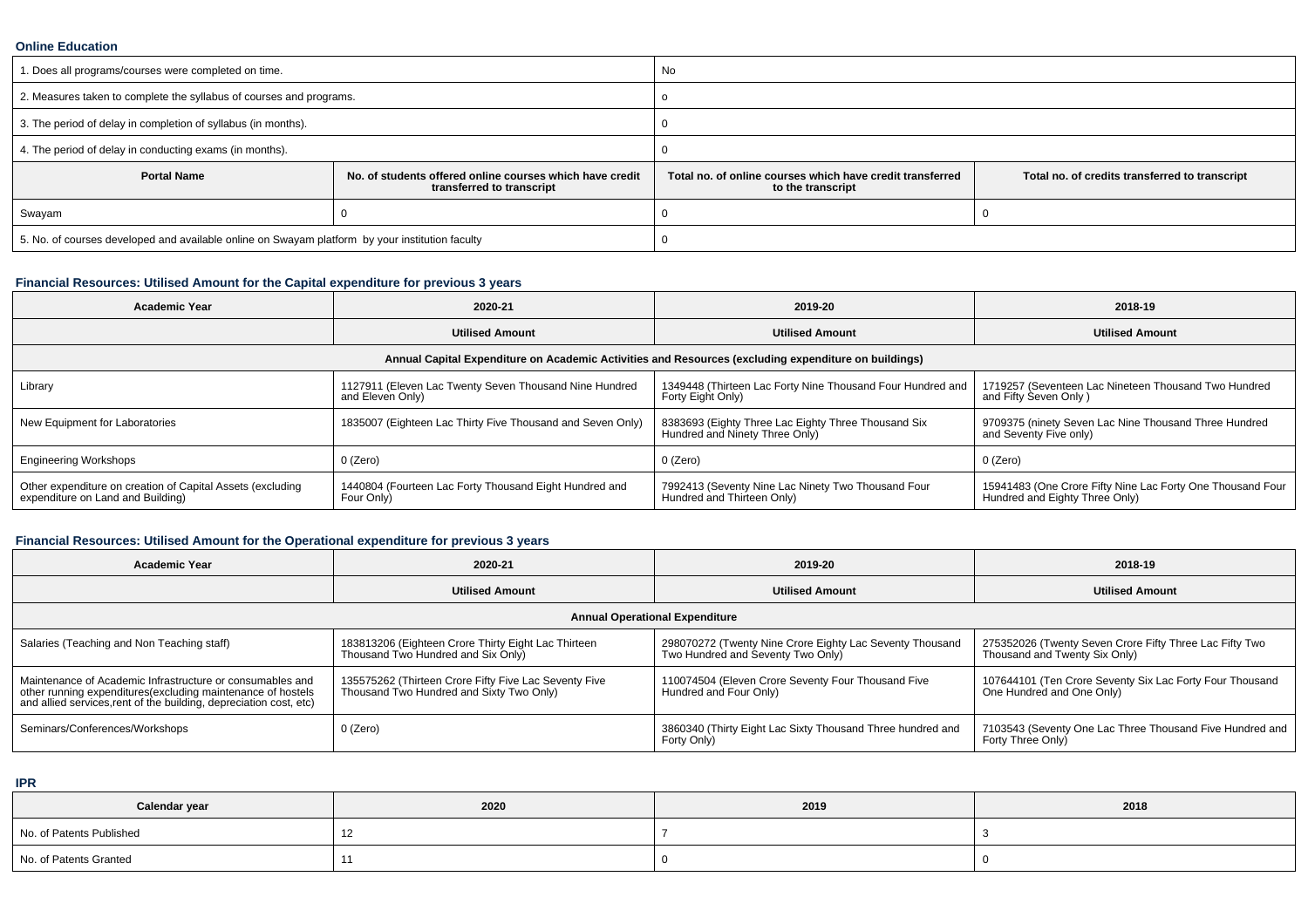#### **Sponsored Research Details**

| <b>Financial Year</b>                    | 2020-21                               | 2019-20 | 2018-19             |  |
|------------------------------------------|---------------------------------------|---------|---------------------|--|
| Total no. of Sponsored Projects          |                                       |         |                     |  |
| Total no. of Funding Agencies            |                                       |         |                     |  |
| Total Amount Received (Amount in Rupees) | 4250000                               |         | 1900000             |  |
| Amount Received in Words                 | Fourty Two LAkhs fifty Thousands Only |         | Nineteen Lakhs only |  |

## **Consultancy Project Details**

| <b>Financial Year</b>                    | 2020-21 | 2019-20                                                  | 2018-19                    |  |  |
|------------------------------------------|---------|----------------------------------------------------------|----------------------------|--|--|
| Total no. of Consultancy Projects        |         |                                                          |                            |  |  |
| Total no. of Client Organizations        |         |                                                          |                            |  |  |
| Total Amount Received (Amount in Rupees) |         | 656129                                                   | 38000                      |  |  |
| Amount Received in Words<br>Zero         |         | Six Lakh Fifty six thousand one hundred twenty nine Only | Thirty Eight Thousand Only |  |  |

## **Executive Development Program/Management Development Programs**

| <b>Financial Year</b>                                                             | 2020-21 | 2019-20 | 2018-19 |  |
|-----------------------------------------------------------------------------------|---------|---------|---------|--|
| Total no. of Executive Development Programs/ Management<br>Development Programs   | 0       |         |         |  |
| Total no. of Participants                                                         |         |         |         |  |
| Total Annual Earnings (Amount in Rupees)(Excluding Lodging<br>& Boarding Charges) |         |         |         |  |
| Total Annual Earnings in Words                                                    | Zero    | Zero    | Zero    |  |

## **PCS Facilities: Facilities of physically challenged students**

| 1. Do your institution buildings have Lifts/Ramps?                                                                                                         | Yes, more than 80% of the buildings |
|------------------------------------------------------------------------------------------------------------------------------------------------------------|-------------------------------------|
| 2. Do your institution have provision for walking aids, including wheelchairs and transportation from one building to another for<br>handicapped students? | Yes                                 |
| 3. Do your institution buildings have specially designed toilets for handicapped students?                                                                 | Yes, more than 80% of the buildings |

#### **Accreditation**

#### **NBA Accreditation**

| . NC<br>a valid NBA Accreditation?<br>TIISUUUE HAVE A ' |
|---------------------------------------------------------|
|---------------------------------------------------------|

### **NAAC Accreditation**

| $\cdots$<br>. Does your in<br>valid NAAC Accreditation?<br>r institute have a | $\overline{M}$<br>--<br>◡⊮ו |
|-------------------------------------------------------------------------------|-----------------------------|
|-------------------------------------------------------------------------------|-----------------------------|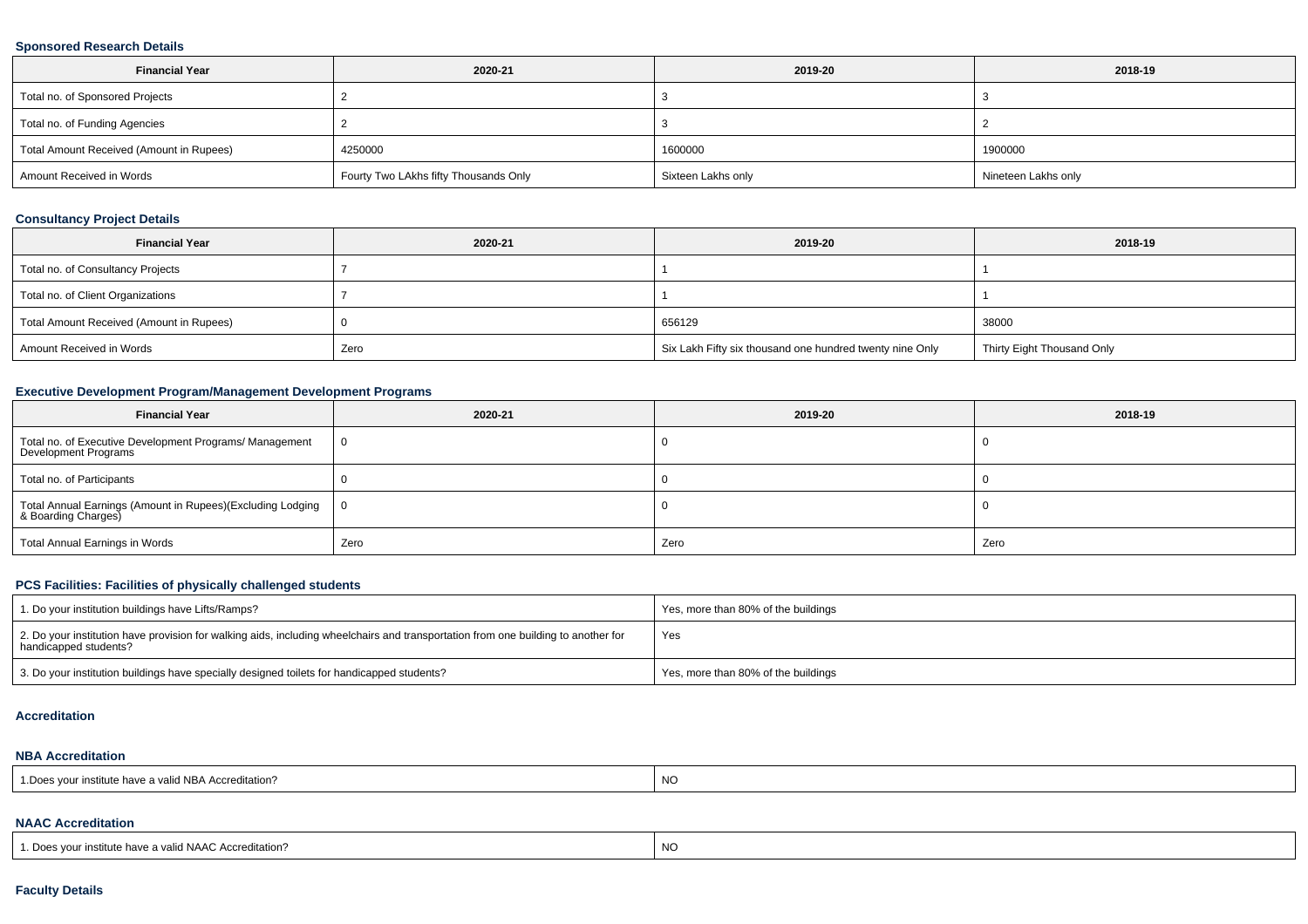| Srno           | Name                              | Age | <b>Designation</b>         | Gender | Qualification | Experience (In<br>Months) | <b>Currently working</b><br>with institution? | <b>Joining Date</b> | <b>Leaving Date</b>      | <b>Association type</b> |
|----------------|-----------------------------------|-----|----------------------------|--------|---------------|---------------------------|-----------------------------------------------|---------------------|--------------------------|-------------------------|
| 1              | Jagriti                           | 36  | <b>Assistant Professor</b> | Female | M.Sc(Phy)     | 108                       | Yes                                           | 06-09-2017          | $\overline{\phantom{a}}$ | Regular                 |
| $\overline{2}$ | Abhinav Gupta                     | 41  | Associate Professor        | Male   | Ph.D          | 138                       | Yes                                           | 18-01-2016          | $\overline{\phantom{a}}$ | Regular                 |
| 3              | Akanksha Sharma                   | 34  | <b>Assistant Professor</b> | Female | M.Tech        | 96                        | Yes                                           | 29-07-2013          | $\overline{\phantom{a}}$ | Regular                 |
| $\overline{4}$ | Akanksha Sondhi                   | 32  | <b>Assistant Professor</b> | Female | M.Tech        | 103                       | No                                            | 08-10-2018          | 19-02-2020               | Regular                 |
| 5              | Alina Banerjee                    | 38  | <b>Assistant Professor</b> | Female | M.Tech        | 134                       | Yes                                           | 05-09-2016          |                          | Regular                 |
| 6              | Amit Rajput                       | 37  | <b>Assistant Professor</b> | Male   | Ph.D          | 52                        | No                                            | 16-08-2017          | 05-04-2021               | Regular                 |
| 7              | Anil Chaudhary                    | 39  | Lecturer                   | Male   | M.Tech        | 216                       | No                                            | 10-08-2015          | 31-03-2021               | Regular                 |
| 8              | Anil Kumar                        | 41  | <b>Assistant Professor</b> | Male   | Ph.D          | 86                        | Yes                                           | 26-10-2020          | $\overline{\phantom{a}}$ | Regular                 |
| 9              | Anindita Roy<br>Chowdhury         | 44  | <b>Assistant Professor</b> | Female | Ph.D          | 216                       | Yes                                           | 05-08-2013          | $\overline{\phantom{a}}$ | Regular                 |
| 10             | Anita Jindal                      | 40  | <b>Assistant Professor</b> | Female | M.E.          | 216                       | Yes                                           | 22-08-2013          | $\overline{\phantom{a}}$ | Regular                 |
| 11             | Archana Rani                      | 36  | <b>Assistant Professor</b> | Female | Ph.D          | $\overline{4}$            | Yes                                           | 17-03-2021          | $\overline{\phantom{a}}$ | Regular                 |
| 12             | Arpita Nagpal                     | 34  | <b>Assistant Professor</b> | Female | Ph.D          | 153                       | Yes                                           | 23-10-2018          | $\sim$                   | Regular                 |
| 13             | Ashu Gautam                       | 40  | <b>Assistant Professor</b> | Female | M.Tech        | 204                       | Yes                                           | 05-09-2016          | $\overline{\phantom{a}}$ | Regular                 |
| 14             | <b>Baljeet Yadav</b>              | 30  | Assistant Professor        | Male   | M.Sc.         | 72                        | Yes                                           | 13-08-2019          | $\overline{\phantom{a}}$ | Regular                 |
| 15             | <b>Binitendra Naath</b><br>Mongal | 32  | <b>Assistant Professor</b> | Male   | Ph.D          | 49                        | Yes                                           | 18-02-2019          | $\overline{\phantom{a}}$ | Regular                 |
| 16             | Deepa Mehta                       | 39  | <b>Assistant Professor</b> | Female | M.Tech        | 96                        | No                                            | 01-08-2018          | 12-03-2021               | Regular                 |
| 17             | Deepika Garg                      | 38  | Associate Professor        | Female | Ph.D          | 197                       | Yes                                           | 17-11-2015          | $\overline{\phantom{a}}$ | Regular                 |
| 18             | Dinkar Verma                      | 37  | <b>Assistant Professor</b> | Male   | Ph.D          | 33                        | Yes                                           | 02-11-2020          | $\overline{\phantom{a}}$ | Regular                 |
| 19             | Dipesh Popli                      | 38  | <b>Assistant Professor</b> | Male   | <b>MBA</b>    | $\overline{4}$            | Yes                                           | 15-03-2021          | $\sim$                   | Regular                 |
| 20             | Faraz Hasan Qadri                 | 41  | <b>Assistant Professor</b> | Male   | M.Tech        | 174                       | No                                            | 02-07-2014          | 14-07-2020               | Regular                 |
| 21             | Ganga Sharma                      | 40  | Assistant Professor        | Female | Ph.D          | 105                       | No                                            | 01-08-2019          | 22-05-2021               | Regular                 |
| 22             | Himanshu Arora                    | 39  | <b>Assistant Professor</b> | Male   | Ph.D          | 152                       | Yes                                           | 05-09-2016          |                          | Regular                 |
| 23             | Jasira Bashir                     | 30  | Lecturer                   | Female | M.Tech        | 47                        | No                                            | 23-07-2018          | 05-03-2021               | Regular                 |
| 24             | Jaspreet Singh                    | 45  | Associate Professor        | Male   | Ph.D          | 228                       | Yes                                           | 02-09-2019          |                          | Regular                 |
| 25             | Leesha Aneja                      | 32  | <b>Assistant Professor</b> | Female | M.Tech        | 96                        | Yes                                           | 22-07-2013          | $\overline{\phantom{a}}$ | Regular                 |
| 26             | Manisha Saini                     | 29  | <b>Assistant Professor</b> | Female | M.Tech        | 68                        | Yes                                           | 10-08-2015          | $\overline{\phantom{a}}$ | Regular                 |
| 27             | Manka Sharma                      | 42  | <b>Assistant Professor</b> | Female | M.Tech        | 144                       | Yes                                           | 09-08-2016          | $\sim$                   | Regular                 |
| 28             | Moreshwar Gulab<br>Dambhare       | 53  | <b>Assistant Professor</b> | Male   | M.Tech        | 88                        | Yes                                           | 03-10-2019          | $\overline{\phantom{a}}$ | Visiting                |
| 29             | N Meenalochani                    | 39  | <b>Assistant Professor</b> | Female | M.E.          | 123                       | Yes                                           | 25-10-2017          | $\overline{\phantom{a}}$ | Regular                 |
| 30             | Naresh Sharma                     | 40  | Associate Professor        | Male   | Ph.D          | 222                       | Yes                                           | 28-08-2014          | $\overline{\phantom{a}}$ | Regular                 |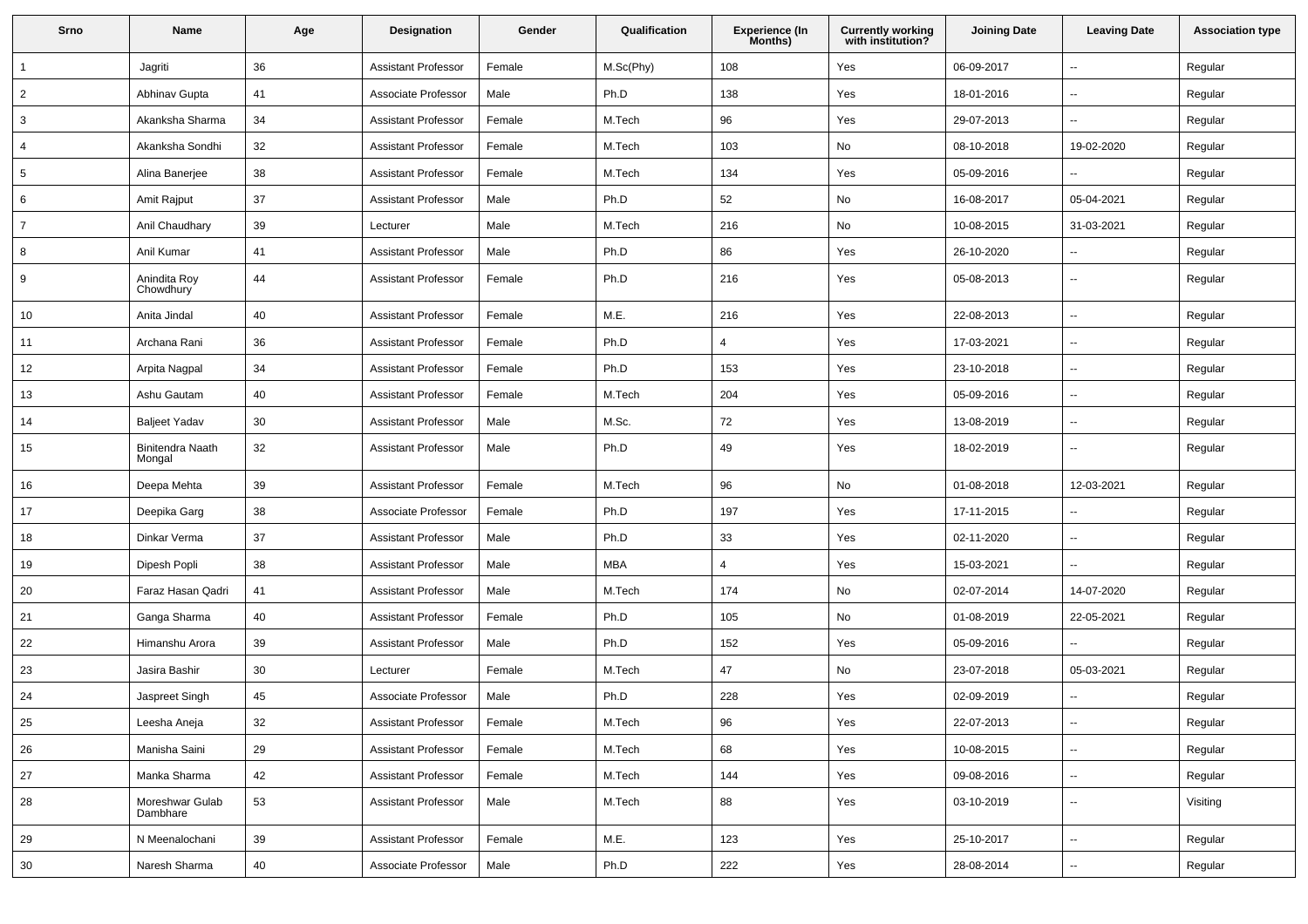| 31 | Neeharika<br>Srivastava           | 36 | <b>Assistant Professor</b>                          | Female | Ph.D   | 132            | Yes | 09-09-2019 | $\overline{\phantom{a}}$ | Regular             |
|----|-----------------------------------|----|-----------------------------------------------------|--------|--------|----------------|-----|------------|--------------------------|---------------------|
| 32 | Neha Kapoor                       | 31 | Lecturer                                            | Female | M.Tech | 103            | Yes | 04-09-2018 | $\overline{\phantom{a}}$ | Regular             |
| 33 | Nihar Ranjan Roy                  | 40 | <b>Assistant Professor</b>                          | Male   | M.Tech | 216            | No  | 03-08-2015 | 30-10-2020               | Regular             |
| 34 | Niharika Gupta                    | 31 | <b>Assistant Professor</b>                          | Female | M.E.   | 89             | Yes | 01-08-2017 | -−                       | Regular             |
| 35 | Pankaj Kumar                      | 39 | <b>Assistant Professor</b>                          | Male   | M.Tech | 180            | Yes | 01-08-2018 | $\overline{\phantom{a}}$ | Regular             |
| 36 | Pankaj pandey                     | 37 | <b>Assistant Professor</b>                          | Male   | Ph.D   | 108            | Yes | 26-04-2021 |                          | Regular             |
| 37 | <b>PARVEEN KUMAR</b>              | 39 | <b>Assistant Professor</b>                          | Male   | Ph.D   | 108            | Yes | 26-08-2019 | $\overline{\phantom{a}}$ | Regular             |
| 38 | Pawanjeet Kaur                    | 28 | Lecturer                                            | Female | M.Sc.  | 72             | Yes | 01-10-2018 | $\overline{\phantom{a}}$ | Regular             |
| 39 | Prerna Sharma                     | 33 | <b>Assistant Professor</b>                          | Female | M.E.   | 108            | Yes | 16-01-2017 | -−                       | Regular             |
| 40 | Priya Sharma                      | 46 | Lecturer                                            | Female | M.Sc.  | 36             | Yes | 02-09-2019 | ⊷.                       | Regular             |
| 41 | Priyanka Sharma                   | 40 | <b>Assistant Professor</b>                          | Female | Ph.D   | 156            | Yes | 02-09-2013 | --                       | Regular             |
| 42 | Priyanka Tyagi                    | 40 | <b>Assistant Professor</b>                          | Female | Ph.D   | 130            | Yes | 08-08-2016 | --                       | Regular             |
| 43 | Rajbir Singh                      | 44 | <b>Assistant Professor</b>                          | Male   | Ph.D   | 228            | Yes | 02-09-2019 | $\overline{\phantom{a}}$ | Regular             |
| 44 | Ram Krishna Thakur                | 48 | Dean / Principal /<br>Director / Vice<br>Chancellor | Male   | Ph.D   | 29             | No  | 25-02-2019 | 27-11-2020               | Regular             |
| 45 | <b>RASHMI PRIYA</b>               | 42 | <b>Assistant Professor</b>                          | Female | Ph.D   | 96             | Yes | 21-08-2019 | Ξ.                       | Regular             |
| 46 | Raunak Dhanker                    | 33 | <b>Assistant Professor</b>                          | Female | Ph.D   | 99             | Yes | 05-08-2019 | $\overline{\phantom{a}}$ | Regular             |
| 47 | Renu chaudhary                    | 30 | <b>Assistant Professor</b>                          | Female | Ph.D   | 41             | No  | 20-09-2017 | 31-10-2020               | Regular             |
| 48 | Renu Singh                        | 41 | <b>Assistant Professor</b>                          | Female | Ph.D   | 89             | Yes | 23-07-2018 | --                       | Regular             |
| 49 | Ruby Kumari                       | 27 | <b>Assistant Professor</b>                          | Female | M.Sc.  | 48             | Yes | 05-02-2018 | $\overline{\phantom{a}}$ | Regular             |
| 50 | SAKSHI SHARMA                     | 29 | <b>Assistant Professor</b>                          | Female | M.Tech | 48             | Yes | 21-08-2019 | --                       | Regular             |
| 51 | Senthil Kumar G                   | 35 | <b>Assistant Professor</b>                          | Male   | Ph.D   | $\overline{2}$ | Yes | 03-05-2021 | ⊷.                       | Adhoc / Contractual |
| 52 | <b>SHASHANK</b><br>SHIVAJI KAMBLE | 34 | <b>Assistant Professor</b>                          | Male   | Ph.D   | 54             | Yes | 01-08-2019 | $\overline{\phantom{a}}$ | Regular             |
| 53 | Shashikant Gupta                  | 45 | Associate Professor                                 | Male   | Ph.D   | 158            | Yes | 23-08-2016 | $\overline{\phantom{a}}$ | Regular             |
| 54 | Shilpy Agarwal                    | 42 | <b>Assistant Professor</b>                          | Female | Ph.D   | 156            | No  | 16-08-2017 | 27-07-2021               | Regular             |
| 55 | Shipra Kataria                    | 34 | <b>Assistant Professor</b>                          | Female | M.Tech | 120            | Yes | 29-07-2013 | Ξ.                       | Regular             |
| 56 | Shivani Saluja                    | 32 | <b>Assistant Professor</b>                          | Female | M.Tech | 91             | No  | 16-08-2016 | 14-05-2021               | Regular             |
| 57 | Shubham Verma                     | 33 | <b>Assistant Professor</b>                          | Male   | M.E.   | 28             | No  | 23-09-2019 | 15-01-2021               | Regular             |
| 58 | Sneha Roy<br>Choudhary            | 34 | <b>Assistant Professor</b>                          | Male   | M.Tech | 18             | Yes | 16-01-2019 | ۵.                       | Adhoc / Contractual |
| 59 | Sonika Sethi                      | 34 | <b>Assistant Professor</b>                          | Female | Ph.D   | 78             | Yes | 15-07-2015 | ш.                       | Regular             |
| 60 | Soumita Talukdar                  | 34 | <b>Assistant Professor</b>                          | Female | Ph.D   | 52             | Yes | 04-09-2017 | $\overline{\phantom{a}}$ | Regular             |
| 61 | Sudipta Kumar<br>Mishra           | 43 | Associate Professor                                 | Male   | Ph.D   | 114            | Yes | 21-07-2014 | --                       | Regular             |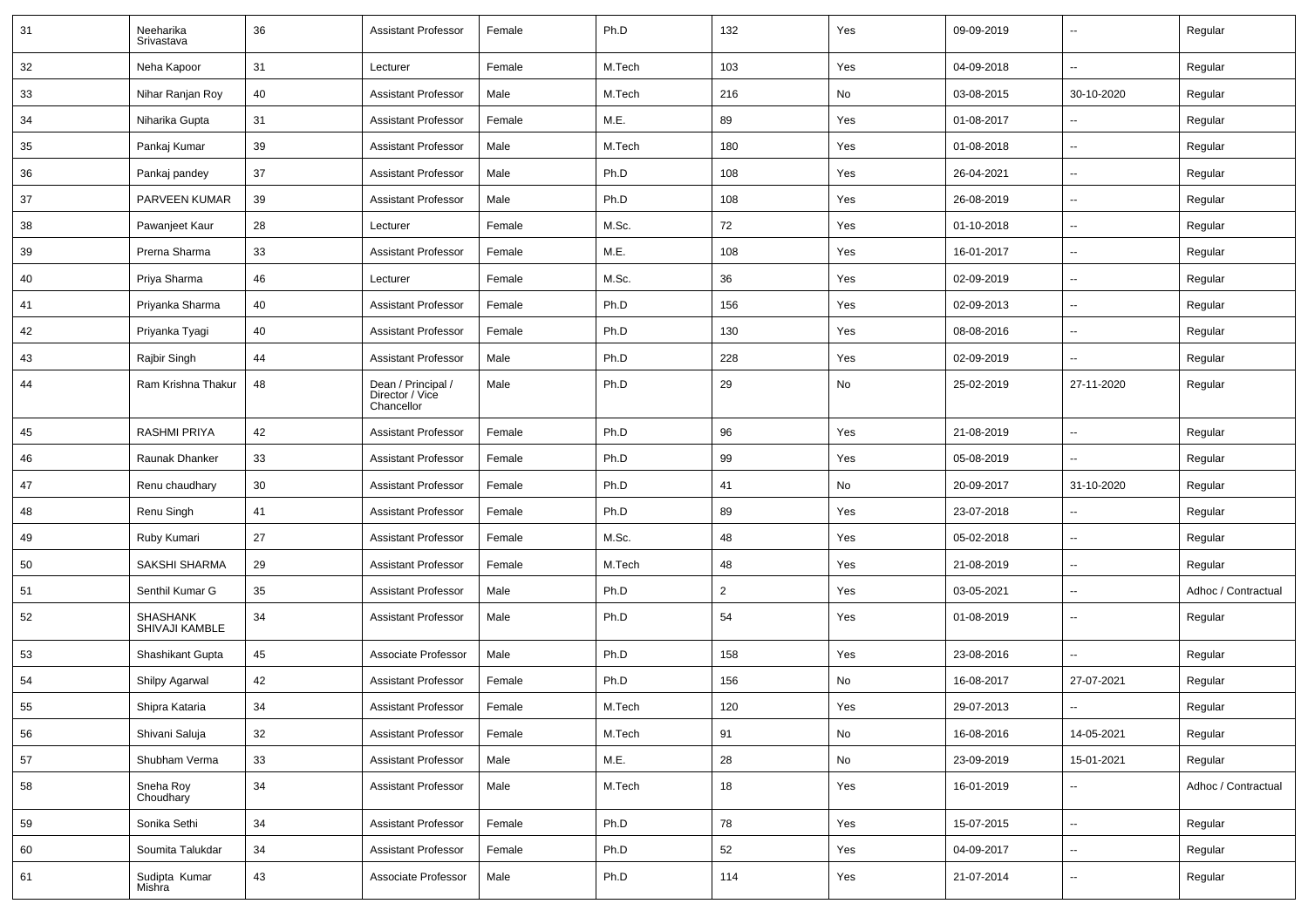| 62 | Sunita Negi             | 38 | Associate Professor                                 | Female | Ph.D       | 132 | Yes | 18-09-2019 | $\overline{\phantom{a}}$ | Regular  |
|----|-------------------------|----|-----------------------------------------------------|--------|------------|-----|-----|------------|--------------------------|----------|
| 63 | Usha Batra              | 39 | Dean / Principal /<br>Director / Vice<br>Chancellor | Female | Ph.D       | 216 | Yes | 20-01-2016 | --                       | Regular  |
| 64 | Utkarsh Yadav           | 29 | <b>Assistant Professor</b>                          | Male   | M.Tech     | 56  | No  | 01-08-2018 | 30-04-2020               | Regular  |
| 65 | Vaishali Arya           | 34 | <b>Assistant Professor</b>                          | Female | M.Tech     | 128 | Yes | 24-09-2018 | --                       | Regular  |
| 66 | Varnita Verma           | 28 | <b>Assistant Professor</b>                          | Female | Ph.D       | 58  | Yes | 05-04-2021 | -−                       | Regular  |
| 67 | Vasudha Arora           | 39 | <b>Assistant Professor</b>                          | Female | Ph.D       | 174 | No  | 01-10-2019 | 30-11-2020               | Regular  |
| 68 | Vimal Kumar             | 31 | <b>Assistant Professor</b>                          | Male   | Ph.D       | 8   | Yes | 26-10-2020 |                          | Regular  |
| 69 | Vineet Kumar<br>Goswami | 44 | <b>Assistant Professor</b>                          | Male   | Ph.D       | 9   | No  | 27-10-2020 | 01-07-2021               | Regular  |
| 70 | YOGESH KUMAR            | 34 | <b>Assistant Professor</b>                          | Male   | M.Tech     | 98  | Yes | 21-08-2019 | $\overline{\phantom{a}}$ | Regular  |
| 71 | Abhikarsha Sinha<br>Ray | 51 | <b>Assistant Professor</b>                          | Male   | MBA        | 36  | Yes | 16-01-2019 | ⊶.                       | Visiting |
| 72 | Alok Pandey             | 50 | Professor                                           | Male   | Ph.D       | 199 | Yes | 03-05-2021 | $\sim$                   | Regular  |
| 73 | Anureet Kaur            | 42 | <b>Assistant Professor</b>                          | Female | MBA        | 138 | Yes | 17-07-2017 | --                       | Regular  |
| 74 | <b>Bhavook Chitkara</b> | 29 | <b>Assistant Professor</b>                          | Female | MBA        | 3   | Yes | 05-04-2021 | $\overline{\phantom{a}}$ | Visiting |
| 75 | Deepti Wadera           | 41 | Associate Professor                                 | Female | Ph.D       | 233 | Yes | 01-07-2018 | $\overline{\phantom{a}}$ | Regular  |
| 76 | Geetika                 | 33 | <b>Assistant Professor</b>                          | Female | Ph.D       | 69  | Yes | 16-07-2018 | --                       | Regular  |
| 77 | Gyanesh Kumar<br>Sinha  | 45 | Associate Professor                                 | Male   | Ph.D       | 246 | No  | 28-07-2014 | 20-08-2020               | Regular  |
| 78 | Kali Charan Sabat       | 39 | <b>Assistant Professor</b>                          | Male   | <b>MBA</b> | 9   | No  | 08-10-2020 | 07-09-2021               | Regular  |
| 79 | Kareena Kakkar          | 40 | Assistant Professor                                 | Female | Ph.D       | 217 | Yes | 07-01-2013 | $\overline{\phantom{a}}$ | Regular  |
| 80 | Kishore Kumar<br>Morya  | 50 | Associate Professor                                 | Male   | Ph.D       | 292 | Yes | 17-07-2017 | --                       | Regular  |
| 81 | Neetu Ahmed             | 44 | <b>Assistant Professor</b>                          | Female | M. Phil    | 180 | Yes | 14-01-2019 | $\overline{\phantom{a}}$ | Regular  |
| 82 | Nusrat Khan             | 46 | <b>Assistant Professor</b>                          | Female | Ph.D       | 243 | Yes | 01-08-2014 | --                       | Regular  |
| 83 | Parul Sinha             | 45 | <b>Assistant Professor</b>                          | Female | Ph.D       | 245 | Yes | 16-08-2016 | $\overline{\phantom{a}}$ | Regular  |
| 84 | Preeti Malhotra         | 40 | <b>Assistant Professor</b>                          | Female | Ph.D       | 229 | Yes | 05-04-2021 | ۵.                       | Regular  |
| 85 | Rajneesh Kler           | 39 | <b>Assistant Professor</b>                          | Male   | M. Phil    | 180 | No  | 29-07-2013 | 18-12-2020               | Regular  |
| 86 | Ramandeep Kaur          | 43 | <b>Assistant Professor</b>                          | Female | Ph.D       | 228 | Yes | 08-07-2013 | $\sim$                   | Regular  |
| 87 | Ritu Sharma             | 42 | <b>Assistant Professor</b>                          | Female | Ph.D       | 228 | No  | 16-08-2016 | 08-01-2021               | Regular  |
| 88 | Sonal Katyal            | 34 | <b>Assistant Professor</b>                          | Female | Ph.D       | 144 | Yes | 17-07-2017 | $\overline{\phantom{a}}$ | Regular  |
| 89 | Sudipta Sen Gupta       | 49 | <b>Assistant Professor</b>                          | Female | MBA        | 318 | Yes | 02-01-2017 | $\overline{\phantom{a}}$ | Regular  |
| 90 | Suman Shokeen           | 36 | <b>Assistant Professor</b>                          | Female | Ph.D       | 145 | No  | 12-01-2015 | 16-04-2021               | Regular  |
| 91 | Suneel Arora            | 41 | Professor                                           | Male   | Ph.D       | 224 | Yes | 01-01-2018 | $\overline{\phantom{a}}$ | Regular  |
| 92 | Sunrita Chaudhuri       | 46 | <b>Assistant Professor</b>                          | Female | MBA        | 69  | Yes | 16-08-2016 | щ.                       | Regular  |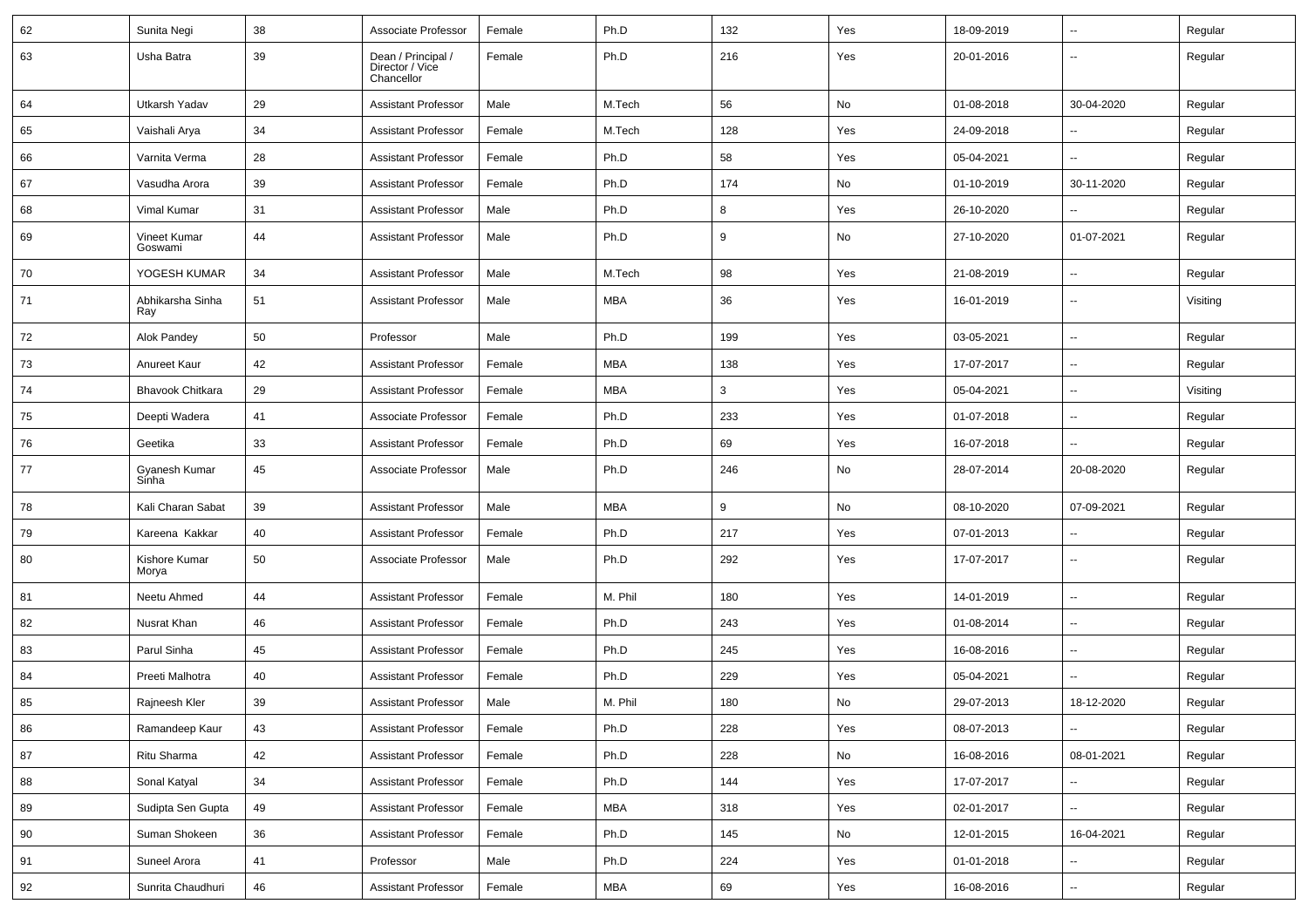| 93  | Susanta Bose                   | 35 | <b>Assistant Professor</b>                          | Male   | <b>MBA</b> | 132             | Yes | 01-08-2018 | $\overline{\phantom{a}}$ | Regular  |
|-----|--------------------------------|----|-----------------------------------------------------|--------|------------|-----------------|-----|------------|--------------------------|----------|
| 94  | SWATI SISODIA                  | 31 | <b>Assistant Professor</b>                          | Female | Ph.D       | 29              | Yes | 05-08-2019 | $\overline{a}$           | Regular  |
| 95  | Syed Mohd Jamal<br>Mahmood     | 35 | <b>Assistant Professor</b>                          | Male   | Ph.D       | 86              | Yes | 04-02-2019 | ۰.                       | Regular  |
| 96  | Tanuja Kaushik                 | 43 | Dean / Principal /<br>Director / Vice<br>Chancellor | Female | Ph.D       | 252             | Yes | 29-07-2013 | ۰.                       | Regular  |
| 97  | TARAKESHWAR<br><b>GUPTA</b>    | 42 | Other                                               | Male   | MBA        | 26              | No  | 05-08-2019 | 30-04-2021               | Visiting |
| 98  | Vandana Mehrotra               | 50 | Associate Professor                                 | Female | Ph.D       | 327             | Yes | 17-07-2017 | u.                       | Regular  |
| 99  | Abhinav Kumar                  | 29 | <b>Assistant Professor</b>                          | Male   | <b>LLM</b> | 38              | Yes | 26-08-2019 | ۰.                       | Regular  |
| 100 | Aditi Mukherjee<br>Chakravorty | 31 | <b>Assistant Professor</b>                          | Female | Ph.D       | 3               | Yes | 26-04-2021 | ۰.                       | Regular  |
| 101 | Ajay                           | 35 | <b>Assistant Professor</b>                          | Male   | LLM        | 132             | No  | 12-02-2018 | 09-01-2020               | Regular  |
| 102 | Anil Dawra                     | 67 | Professor                                           | Male   | Ph.D       | 516             | No  | 28-07-2014 | 23-04-2021               | Regular  |
| 103 | Anindhya Tiwari                | 34 | Associate Professor                                 | Female | Ph.D       | $\overline{2}$  | No  | 11-05-2021 | 29-07-2021               | Regular  |
| 104 | Anita Kumari                   | 34 | <b>Assistant Professor</b>                          | Female | Ph.D       | 41              | Yes | 28-01-2019 | $\overline{\phantom{a}}$ | Regular  |
| 105 | Annamma Samuel                 | 43 | <b>Assistant Professor</b>                          | Female | Ph.D       | 240             | No  | 01-08-2018 | 27-02-2021               | Regular  |
| 106 | Dakshita Sangwan               | 36 | <b>Assistant Professor</b>                          | Female | Ph.D       | 114             | Yes | 11-08-2016 | ۰.                       | Regular  |
| 107 | Divya Morandani                | 27 | <b>Assistant Professor</b>                          | Female | <b>LLM</b> | 4               | No  | 03-05-2021 | 02-09-2021               | Regular  |
| 108 | Ishita Chatterjee              | 39 | Associate Professor                                 | Female | Ph.D       | 135             | No  | 31-03-2021 | 20-09-2021               | Regular  |
| 109 | Kavita Dhillon                 | 48 | <b>Assistant Professor</b>                          | Female | M. Phil    | 42              | Yes | 31-01-2018 | u.                       | Visiting |
| 110 | <b>Meenal Choubey</b>          | 28 | <b>Assistant Professor</b>                          | Female | LLM        | 42              | No  | 04-10-2018 | 30-11-2020               | Regular  |
| 111 | Pankaj Avasthi                 | 32 | <b>Assistant Professor</b>                          | Male   | LLM        | 96              | No  | 11-09-2017 | 31-03-2021               | Regular  |
| 112 | Priti Ramani Nayyer            | 38 | <b>Assistant Professor</b>                          | Female | Ph.D       | $5\phantom{.0}$ | Yes | 26-02-2021 |                          | Regular  |
| 113 | Rakesh Kumar                   | 49 | <b>Assistant Professor</b>                          | Male   | Ph.D       | 156             | Yes | 12-09-2018 | $\overline{\phantom{a}}$ | Regular  |
| 114 | RAKHI ARORA                    | 39 | <b>Assistant Professor</b>                          | Female | M. Phil    | 32              | Yes | 21-01-2019 | $\overline{a}$           | Regular  |
| 115 | Samridhi Chauhan               | 34 | <b>Assistant Professor</b>                          | Female | <b>LLM</b> | 38              | No  | 19-08-2019 | 31-03-2021               | Regular  |
| 116 | Sanya Kapur<br>Wadhwa          | 27 | <b>Assistant Professor</b>                          | Female | <b>LLM</b> | $\overline{4}$  | Yes | 05-03-2021 | $\overline{\phantom{a}}$ | Regular  |
| 117 | Shimpy Mishra                  | 36 | <b>Assistant Professor</b>                          | Female | LLM        | 144             | No  | 08-08-2017 | 10-02-2021               | Regular  |
| 118 | Shreyas Vyas                   | 30 | <b>Assistant Professor</b>                          | Male   | LLM        | 84              | Yes | 21-09-2017 | Ξ.                       | Regular  |
| 119 | Sumit Agrawala                 | 32 | <b>Assistant Professor</b>                          | Male   | LLM        | 80              | Yes | 29-08-2019 | Ξ.                       | Regular  |
| 120 | Tabrez Ahmad                   | 46 | Dean / Principal /<br>Director / Vice<br>Chancellor | Male   | Ph.D       | 252             | Yes | 01-05-2020 | --                       | Regular  |
| 121 | Tania Malik                    | 36 | <b>Assistant Professor</b>                          | Female | Ph.D       | $\overline{5}$  | No  | 15-02-2021 | 23-10-2021               | Regular  |
| 122 | Uzma Rukshar                   | 30 | <b>Assistant Professor</b>                          | Female | Ph.D       | 9               | Yes | 19-10-2020 | --                       | Visiting |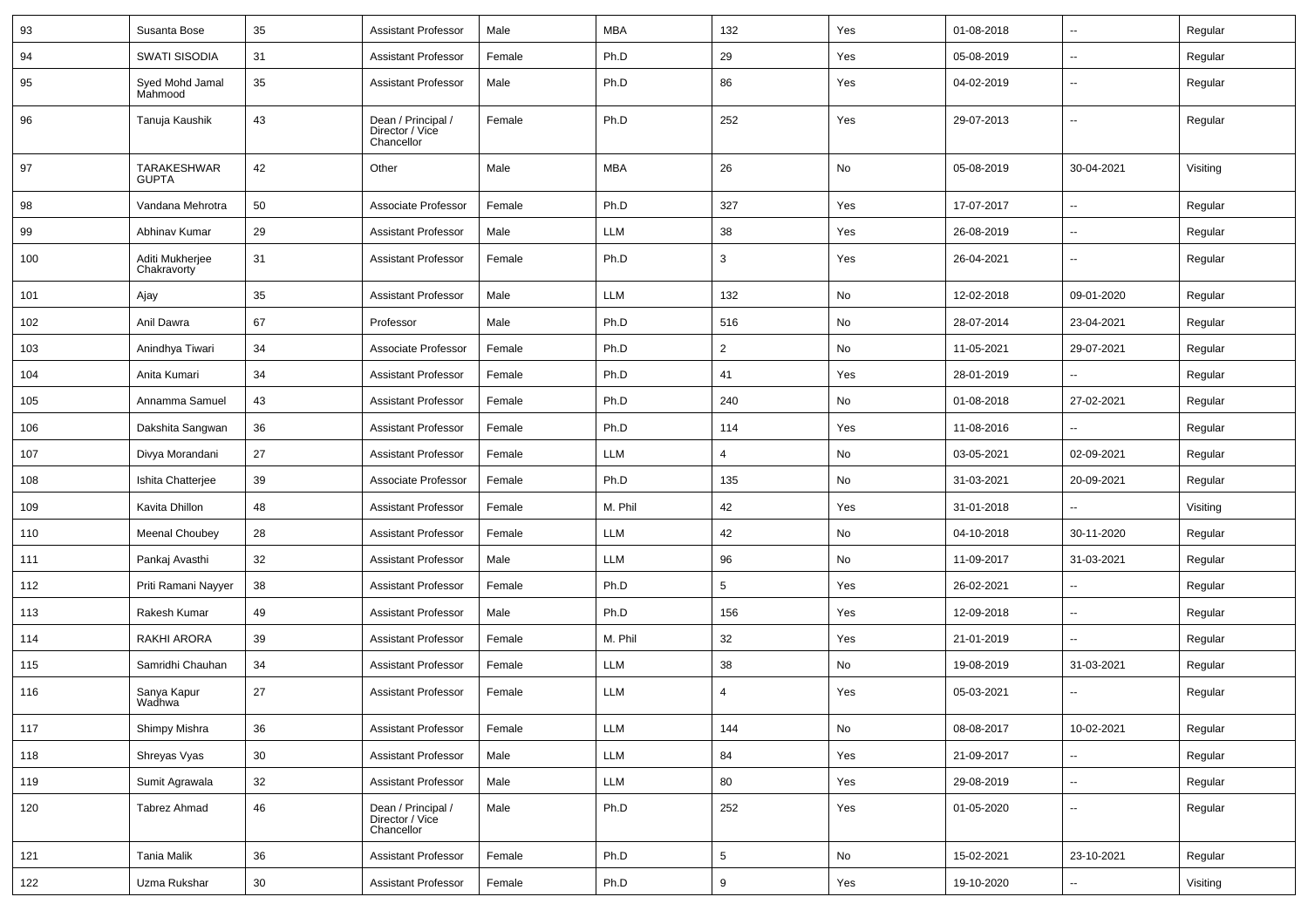| 123 | Jyoti Goyat                       | 32     | <b>Assistant Professor</b> | Female | Ph.D                                             | 14              | Yes | 12-10-2020 | $\overline{\phantom{a}}$ | Regular             |
|-----|-----------------------------------|--------|----------------------------|--------|--------------------------------------------------|-----------------|-----|------------|--------------------------|---------------------|
| 124 | Garima Singh                      | 35     | <b>Assistant Professor</b> | Female | Ph.D                                             | 123             | Yes | 12-10-2020 | $\sim$                   | Regular             |
| 125 | <b>Bharat Bhushan</b>             | 43     | <b>Assistant Professor</b> | Male   | MPT(Physio)                                      | 204             | Yes | 20-10-2020 | --                       | Regular             |
| 126 | Tinku                             | 34     | <b>Assistant Professor</b> | Male   | Ph.D                                             | 49              | Yes | 27-01-2021 | $\overline{\phantom{a}}$ | Regular             |
| 127 | Vikas Jogpal                      | 39     | <b>Assistant Professor</b> | Male   | Ph.D                                             | 141             | Yes | 29-01-2021 | ⊷.                       | Regular             |
| 128 | Tadepalli Bhavya                  | 34     | <b>Assistant Professor</b> | Female | MPT(Physio)                                      | 26              | No  | 01-02-2021 | 19-07-2021               | Regular             |
| 129 | Nidhi                             | 30     | <b>Assistant Professor</b> | Female | Master of Pharmacy                               | 37              | Yes | 01-02-2021 | Щ,                       | Regular             |
| 130 | Anita Sharma                      | 34     | <b>Assistant Professor</b> | Female | MPT(Physio)                                      | 6               | Yes | 01-02-2021 | Ξ.                       | Regular             |
| 131 | <b>B Maithli Dutta</b><br>Pradhan | 30     | <b>Assistant Professor</b> | Male   | MPT(Physio)                                      | $5\phantom{.0}$ | No  | 05-02-2021 | 29-06-2021               | Regular             |
| 132 | Ashok Kumar                       | 36     | <b>Assistant Professor</b> | Male   | B.Sc.                                            | 9               | Yes | 10-02-2021 | $\sim$                   | Regular             |
| 133 | Richa                             | 32     | <b>Assistant Professor</b> | Female | M. Pharm                                         | 12              | Yes | 15-02-2021 | -−                       | Regular             |
| 134 | Mahima Chauhan                    | 27     | Other                      | Female | M. Pharm                                         | 10              | Yes | 17-02-2021 | $\overline{\phantom{a}}$ | Regular             |
| 135 | Jaya Bharti                       | 31     | <b>Assistant Professor</b> | Female | Ph.D                                             | $5\phantom{.0}$ | Yes | 23-02-2021 | н.                       | Regular             |
| 136 | Siraj Anwar                       | 37     | <b>Assistant Professor</b> | Male   | Ph.D                                             | $5\phantom{.0}$ | Yes | 25-02-2021 | $\sim$                   | Regular             |
| 137 | Ravi Kumar                        | 31     | <b>Assistant Professor</b> | Male   | M. Pharm                                         | 4               | Yes | 17-03-2021 | $\sim$                   | Visiting            |
| 138 | Kanika Wadhwa                     | 26     | Lecturer                   | Female | <b>BPT</b>                                       | 4               | Yes | 22-03-2021 |                          | Regular             |
| 139 | Dinesh Kumar<br>Tanwar            | 36     | <b>Assistant Professor</b> | Male   | Ph.D                                             | 4               | No  | 22-03-2021 | 27-05-2021               | Regular             |
| 140 | Aarzoo Tehlan                     | 24     | <b>Assistant Professor</b> | Female | M.Sc.                                            | 4               | Yes | 22-03-2021 | $\sim$                   | Regular             |
| 141 | Pratibha Mehla                    | 39     | <b>Assistant Professor</b> | Female | M. Pharm                                         | 154             | Yes | 30-03-2021 | $\overline{a}$           | Regular             |
| 142 | Minakshi                          | 35     | <b>Assistant Professor</b> | Female | <b>MBA</b>                                       | 3               | Yes | 01-04-2021 | -−                       | Regular             |
| 143 | Shreya Singh                      | 30     | <b>Assistant Professor</b> | Female | Ph.D                                             | 73              | Yes | 06-04-2021 | $\sim$                   | Regular             |
| 144 | Shailendra Bhatt                  | 39     | Professor                  | Male   | Ph.D                                             | 166             | Yes | 14-04-2021 | $\sim$                   | Regular             |
| 145 | Prerna Goel                       | 32     | <b>Assistant Professor</b> | Female | Ph.D                                             | 68              | Yes | 19-04-2019 | ⊷.                       | Regular             |
| 146 | Mohit Sandhuja                    | 33     | <b>Assistant Professor</b> | Male   | Ph.D                                             | 119             | Yes | 19-04-2021 | $\overline{\phantom{a}}$ | Regular             |
| 147 | Monica Chaudhry                   | 55     | Other                      | Female | Ph.D                                             | -1              | Yes | 01-06-2021 | $\overline{\phantom{a}}$ | Adhoc / Contractual |
| 148 | Saurabh Avasthi                   | $32\,$ | Assistant Professor        | Male   | <b>MBA</b>                                       | 81              | Yes | 01-04-2021 |                          | Regular             |
| 149 | Sachin Verma                      | 43     | <b>Assistant Professor</b> | Male   | M.Sc.                                            | $\mathbf{3}$    | Yes | 01-04-2021 | $\overline{\phantom{a}}$ | Regular             |
| 150 | Kuldeep Singh                     | $32\,$ | <b>Assistant Professor</b> | Male   | Ph.D                                             | $\overline{4}$  | Yes | 15-03-2021 | $\sim$                   | Regular             |
| 151 | Manik Kesar                       | 37     | <b>Assistant Professor</b> | Male   | MTM (Master of<br>Tourism<br>Management)         | 166             | Yes | 22-03-2021 | $\sim$                   | Regular             |
| 152 | Amit Kumar Chabra                 | 43     | <b>Assistant Professor</b> | Male   | MCJ: Masters of<br>Communication &<br>Journalism | $\bf8$          | Yes | 02-11-2020 | $\sim$                   | Regular             |
| 153 | Naveen Anand                      | 36     | <b>Assistant Professor</b> | Male   | B.A                                              | 85              | Yes | 04-02-2021 | Щ.                       | Regular             |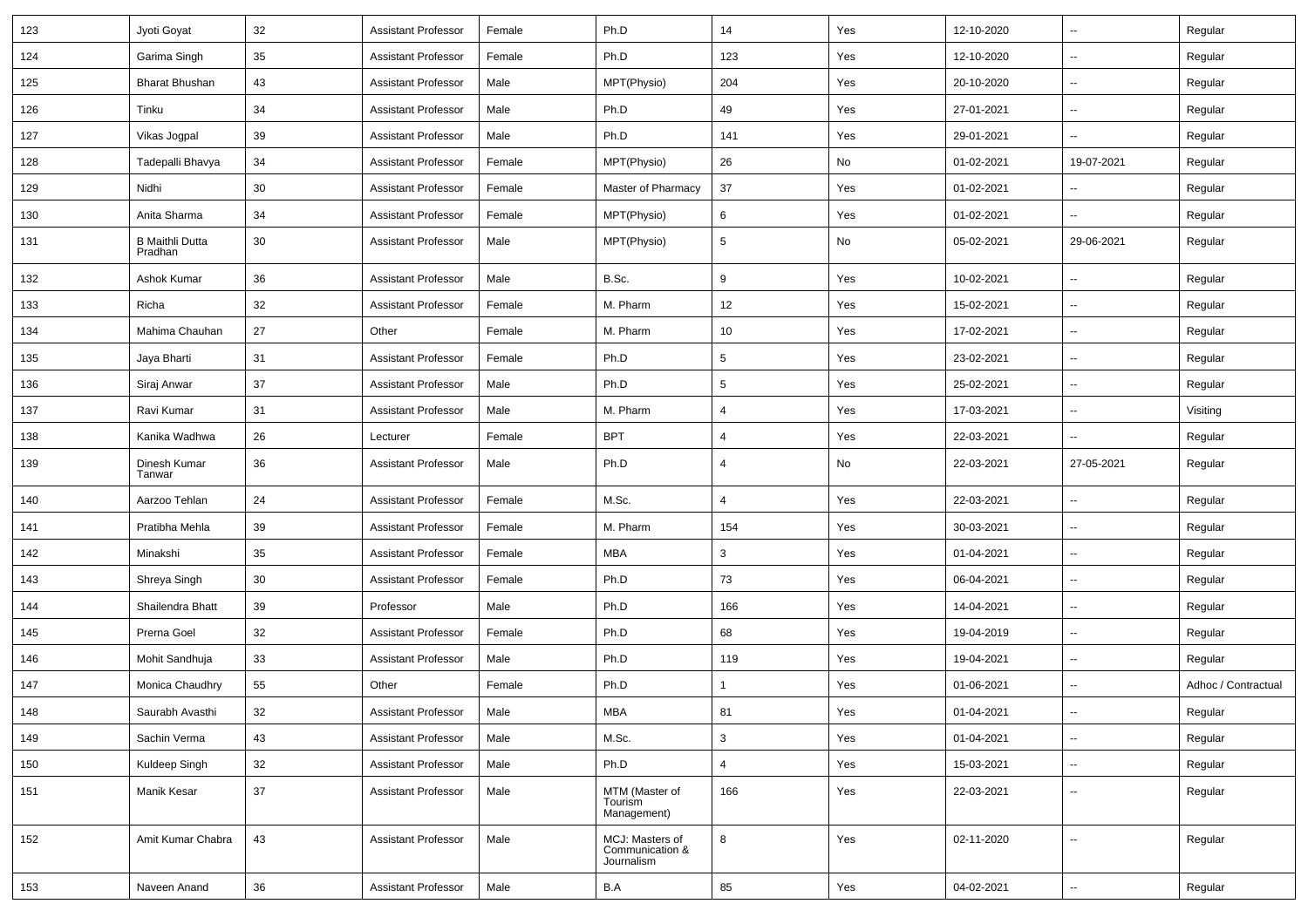| 154 | Mayur Jaiswal          | 27 | <b>Assistant Professor</b> | Male   | M.Sc.         | 64  | Yes           | 04-02-2021 | $\overline{\phantom{a}}$ | Regular  |
|-----|------------------------|----|----------------------------|--------|---------------|-----|---------------|------------|--------------------------|----------|
| 155 | Ruchin Soni            | 39 | <b>Assistant Professor</b> | Female | M.Sc.         | 15  | Yes           | 08-04-2020 | Ξ.                       | Regular  |
| 156 | Sachin Verma           | 38 | <b>Assistant Professor</b> | Male   | <b>B.COM</b>  | 15  | Yes           | 08-04-2020 | --                       | Regular  |
| 157 | Sangeeta Singh         | 44 | <b>Assistant Professor</b> | Female | B.Des.        | 15  | Yes           | 08-04-2020 | $\overline{\phantom{a}}$ | Regular  |
| 158 | Vidyaranya<br>Bhardwaj | 42 | <b>Assistant Professor</b> | Female | <b>B.Tech</b> | 15  | Yes           | 08-04-2020 | Щ,                       | Visiting |
| 159 | Aarti Kaushik          | 41 | Associate Professor        | Female | M.Arch.       | 218 | No            | 05-04-2017 | 01-06-2020               | Regular  |
| 160 | Neena Singh Zutshi     | 53 | Professor                  | Female | M.Sc.         | 336 | No            | 25-07-2018 | 23-03-2021               | Regular  |
| 161 | Pritam Lenka           | 37 | <b>Assistant Professor</b> | Male   | M.Arch.       | 60  | No            | 13-02-2017 | 01-01-2020               | Regular  |
| 162 | Bandana Jain           | 51 | <b>Assistant Professor</b> | Female | M.Plan        | 324 | No            | 01-01-2020 | 07-09-2021               | Visiting |
| 163 | Nilofar Saifi          | 28 | <b>Assistant Professor</b> | Female | M.Arch.       | 30  | Yes           | 01-07-2019 | $\overline{\phantom{a}}$ | Regular  |
| 164 | Ruchira Ganguli        | 39 | <b>Assistant Professor</b> | Female | M.Plan        | 132 | No            | 01-01-2020 | 31-05-2020               | Visiting |
| 165 | Jaswinder Kaur         | 46 | <b>Assistant Professor</b> | Female | Ph.D          | 33  | Yes           | 01-10-2018 | $\overline{\phantom{a}}$ | Regular  |
| 166 | Jyoti Ahlawat          | 40 | <b>Assistant Professor</b> | Female | Ph.D          | 28  | Yes           | 25-03-2019 | Ц.                       | Regular  |
| 167 | Raveena Negi           | 30 | <b>Assistant Professor</b> | Female | M.Sc.         | 30  | Yes           | 06-01-2019 | $\overline{\phantom{a}}$ | Regular  |
| 168 | Abul K Azad            | 30 | <b>Assistant Professor</b> | Male   | Ph.D          | 36  | Yes           | 02-09-2019 | Ξ.                       | Regular  |
| 169 | Anurag Tripathi        | 33 | <b>Assistant Professor</b> | Male   | Ph.D          | 36  | Yes           | 29-08-2019 | $\overline{\phantom{a}}$ | Regular  |
| 170 | Arpita Rastogi         | 32 | <b>Assistant Professor</b> | Female | Ph.D          | 34  | Yes           | 12-09-2019 | $\overline{\phantom{a}}$ | Regular  |
| 171 | Ibrahim Kaleel         | 32 | <b>Assistant Professor</b> | Male   | Ph.D          | 72  | Yes           | 29-09-2019 | Ц.                       | Regular  |
| 172 | Meha Prasad            | 42 | <b>Assistant Professor</b> | Female | <b>MBA</b>    | 248 | Yes           | 05-09-2016 | ц.                       | Regular  |
| 173 | Juhi Pushpa Pathak     | 32 | <b>Assistant Professor</b> | Female | Ph.D          | 108 | No            | 03-08-2018 | 29-09-2020               | Regular  |
| 174 | Saniuddin Khan         | 31 | <b>Assistant Professor</b> | Male   | M.A           | 113 | Yes           | 16-01-2019 | $\overline{\phantom{a}}$ | Regular  |
| 175 | Suvats Avasthi         | 31 | <b>Assistant Professor</b> | Male   | M.A           | 36  | No            | 01-08-2018 | 10-10-2020               | Regular  |
| 176 | Abhishek Sharma        | 28 | Lecturer                   | Male   | M. Pharm      | 57  | Yes           | 16-07-2018 | $\overline{\phantom{a}}$ | Regular  |
| 177 | Anil Kumar sharma      | 40 | <b>Assistant Professor</b> | Male   | Ph.D          | 144 | Yes           | 03-06-2018 | Ξ.                       | Regular  |
| 178 | Aparna Khansili        | 36 | <b>Assistant Professor</b> | Female | Ph.D          | 134 | Yes           | 16-08-2016 | Ц.                       | Regular  |
| 179 | Ashima Nagpal          | 30 | <b>Assistant Professor</b> | Female | Ph.D          | 12  | No            | 23-07-2018 | 31-10-2019               | Regular  |
| 180 | Avneet Kaur Lamba      | 32 | <b>Assistant Professor</b> | Female | Ph.D          | 105 | Yes           | 08-08-2017 | Ц.                       | Regular  |
| 181 | Mamta Dagar            | 36 | <b>Assistant Professor</b> | Female | MPT(Physio)   | 128 | Yes           | 29-08-2016 | Ξ.                       | Regular  |
| 182 | Nidhi Gupta            | 31 | <b>Assistant Professor</b> | Female | Ph.D          | 34  | No            | 22-01-2018 | 30-11-2020               | Regular  |
| 183 | Payal Mahajan          | 42 | <b>Assistant Professor</b> | Female | Ph.D          | 144 | Yes           | 04-09-2017 |                          | Regular  |
| 184 | Priyanka Sethi         | 37 | Assistant Professor        | Female | MPT(Physio)   | 106 | $\mathsf{No}$ | 04-09-2017 | 04-01-2020               | Regular  |
| 185 | Rahul Pratap Singh     | 32 | <b>Assistant Professor</b> | Male   | Ph.D          | 78  | Yes           | 05-10-2017 | --                       | Regular  |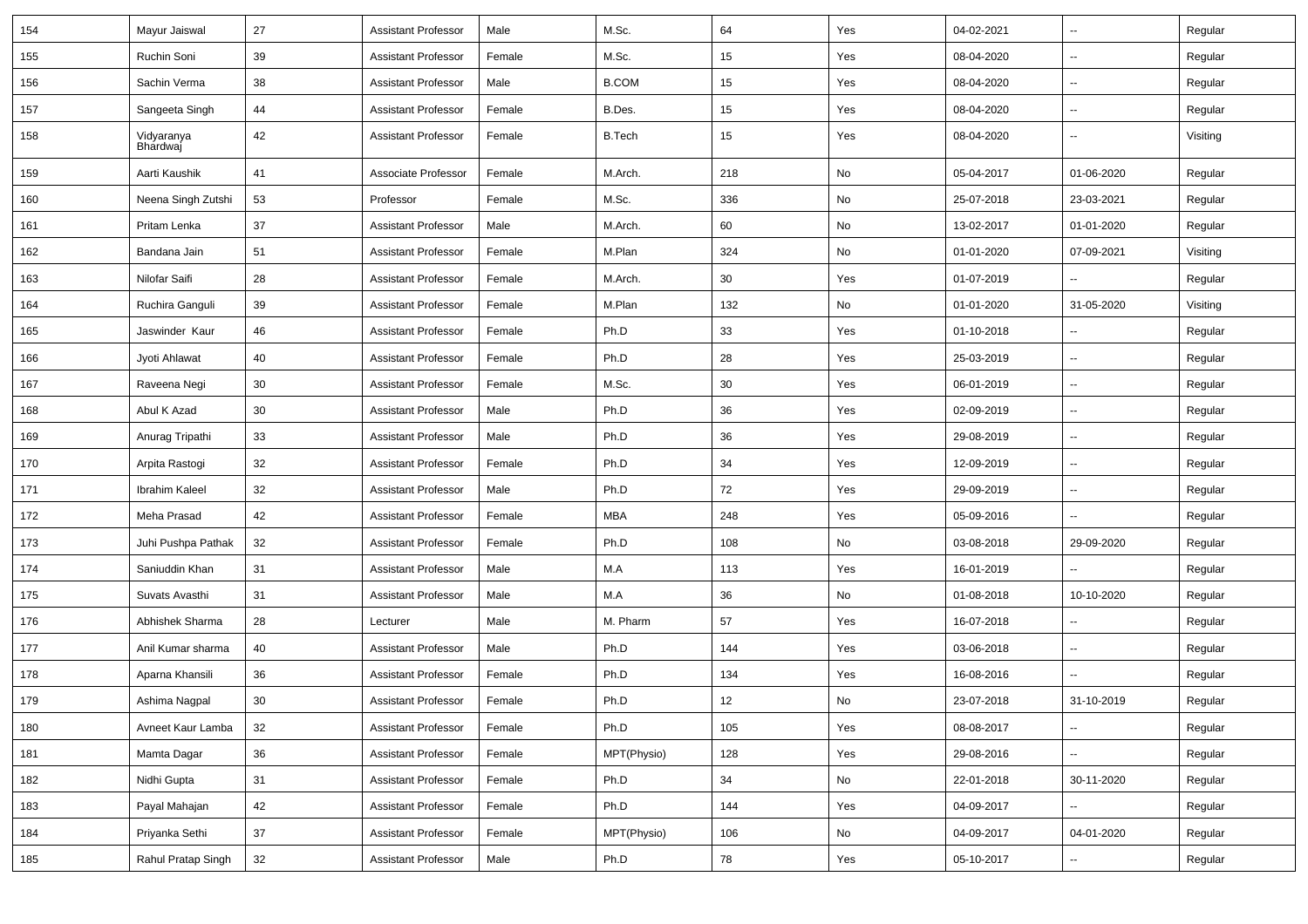| 186 | <b>Rohit Dutt</b>       | 42 | Dean / Principal /<br>Director / Vice<br>Chancellor | Male   | Ph.D               | 240 | Yes | 16-08-2016 | --                       | Regular |
|-----|-------------------------|----|-----------------------------------------------------|--------|--------------------|-----|-----|------------|--------------------------|---------|
| 187 | Shivani Sharma          | 39 | <b>Assistant Professor</b>                          | Female | Ph.D               | 21  | No  | 19-09-2016 | 15-12-2018               | Regular |
| 188 | Suhani Sinha            | 45 | Assistant Professor                                 | Female | M. Pharm           | 252 | Yes | 03-10-2017 | н.                       | Regular |
| 189 | Aashish Sharma          | 39 | <b>Assistant Professor</b>                          | Male   | Ph.D               | 35  | Yes | 01-08-2018 | $\overline{\phantom{a}}$ | Regular |
| 190 | Anand Kumar Singh       | 35 | <b>Assistant Professor</b>                          | Male   | MPT(Physio)        | 109 | Yes | 27-01-2019 | --                       | Regular |
| 191 | Deepak Sharma           | 40 | <b>Assistant Professor</b>                          | Male   | Ph.D               | 137 | Yes | 06-08-2018 |                          | Regular |
| 192 | Digvijaya               | 31 | Lecturer                                            | Female | M. Pharm           | 86  | No  | 10-09-2018 | 21-07-2021               | Regular |
| 193 | Dimpy Rani              | 30 | <b>Assistant Professor</b>                          | Female | Ph.D               | 42  | Yes | 04-09-2018 | $\overline{\phantom{a}}$ | Regular |
| 194 | Gyanendra Singh         | 43 | <b>Assistant Professor</b>                          | Male   | M. Pharm           | 12  | No  | 14-08-2018 | 06-12-2018               | Regular |
| 195 | Komal                   | 29 | <b>Assistant Professor</b>                          | Female | <b>MPH</b>         | 45  | Yes | 07-01-2019 | $\overline{\phantom{a}}$ | Regular |
| 196 | Manni Dutta             | 32 | <b>Assistant Professor</b>                          | Female | M. Pharm           | 99  | Yes | 01-12-2019 | $\overline{\phantom{a}}$ | Regular |
| 197 | Vikas Chander<br>Jhawat | 33 | <b>Assistant Professor</b>                          | Male   | Ph.D               | 73  | Yes | 27-08-2018 | --                       | Regular |
| 198 | <b>Tabish Fahim</b>     | 33 | <b>Assistant Professor</b>                          | Male   | MPT(Physio)        | 35  | Yes | 01-08-2018 | -−                       | Regular |
| 199 | <b>Mhaveer Singh</b>    | 43 | <b>Assistant Professor</b>                          | Male   | Ph.D               | 89  | Yes | 22-07-2019 | $\sim$                   | Regular |
| 200 | Minkal Tuteja           | 35 | <b>Assistant Professor</b>                          | Male   | Ph.D               | 113 | Yes | 01-08-2018 | ⊷.                       | Regular |
| 201 | Neha Pant               | 29 | <b>Assistant Professor</b>                          | Female | Ph.D               | 12  | No  | 04-09-2018 | 06-09-2019               | Regular |
| 202 | Neha Chandel            | 35 | <b>Assistant Professor</b>                          | Female | Ph.D               | 35  | Yes | 01-08-2018 | $\sim$                   | Regular |
| 203 | Pooja Manchanda         | 39 | <b>Assistant Professor</b>                          | Female | Ph.D               | 18  | No  | 13-08-2018 | 07-03-2020               | Regular |
| 204 | Pooja Mathur            | 36 | <b>Assistant Professor</b>                          | Female | M. Pharm           | 35  | Yes | 01-08-2018 |                          | Regular |
| 205 | Rahul Singh             | 42 | <b>Assistant Professor</b>                          | Male   | Ph.D               | 116 | No  | 17-09-2018 | 07-01-2020               | Regular |
| 206 | Rajni Bagdi             | 41 | <b>Assistant Professor</b>                          | Female | M.Sc.              | 77  | No  | 18-09-2018 | 06-01-2021               | Regular |
| 207 | Richa Mahajan           | 33 | <b>Assistant Professor</b>                          | Female | MPT(Physio)        | 111 | Yes | 13-08-2018 | $\sim$                   | Regular |
| 208 | Sahil Kumar             | 33 | <b>Assistant Professor</b>                          | Male   | Ph.D               | 26  | No  | 20-08-2018 | 14-10-2020               | Regular |
| 209 | Sanjeev Gupta           | 46 | Associate Professor                                 | Male   | MPT(Physio)        | 282 | Yes | 22-07-2019 |                          | Regular |
| 210 | Sharad Visht            | 39 | <b>Assistant Professor</b>                          | Male   | Master of Pharmacy | 12  | No  | 13-08-2018 | 26-07-2019               | Regular |
| 211 | Shivkant Sharma         | 31 | <b>Assistant Professor</b>                          | Male   | Ph.D               | 12  | No  | 02-08-2018 | 09-09-2019               | Regular |
| 212 | SURESH KUMAR            | 41 | <b>Assistant Professor</b>                          | Male   | Master of Pharmacy | 224 | Yes | 12-09-2018 | Щ,                       | Regular |
| 213 | Manish Joshi            | 47 | Professor                                           | Male   | B.Des.             | 307 | Yes | 02-08-2014 | ш.                       | Regular |
| 214 | Devendra S Rawat        | 50 | Associate Professor                                 | Male   | B. Arch            | 306 | No  | 09-01-2017 | 15-07-2020               | Regular |
| 215 | Mohit Bhardwaj          | 44 | <b>Assistant Professor</b>                          | Male   | Master of Design   | 243 | Yes | 23-07-2012 | $\overline{\phantom{a}}$ | Regular |
| 216 | Amit Singh Slathia      | 40 | <b>Assistant Professor</b>                          | Male   | <b>MFA</b>         | 192 | Yes | 08-08-2016 | ш.                       | Regular |
| 217 | Priyanka Jain           | 36 | <b>Assistant Professor</b>                          | Female | <b>MFA</b>         | 108 | No  | 25-09-2017 | 16-01-2020               | Regular |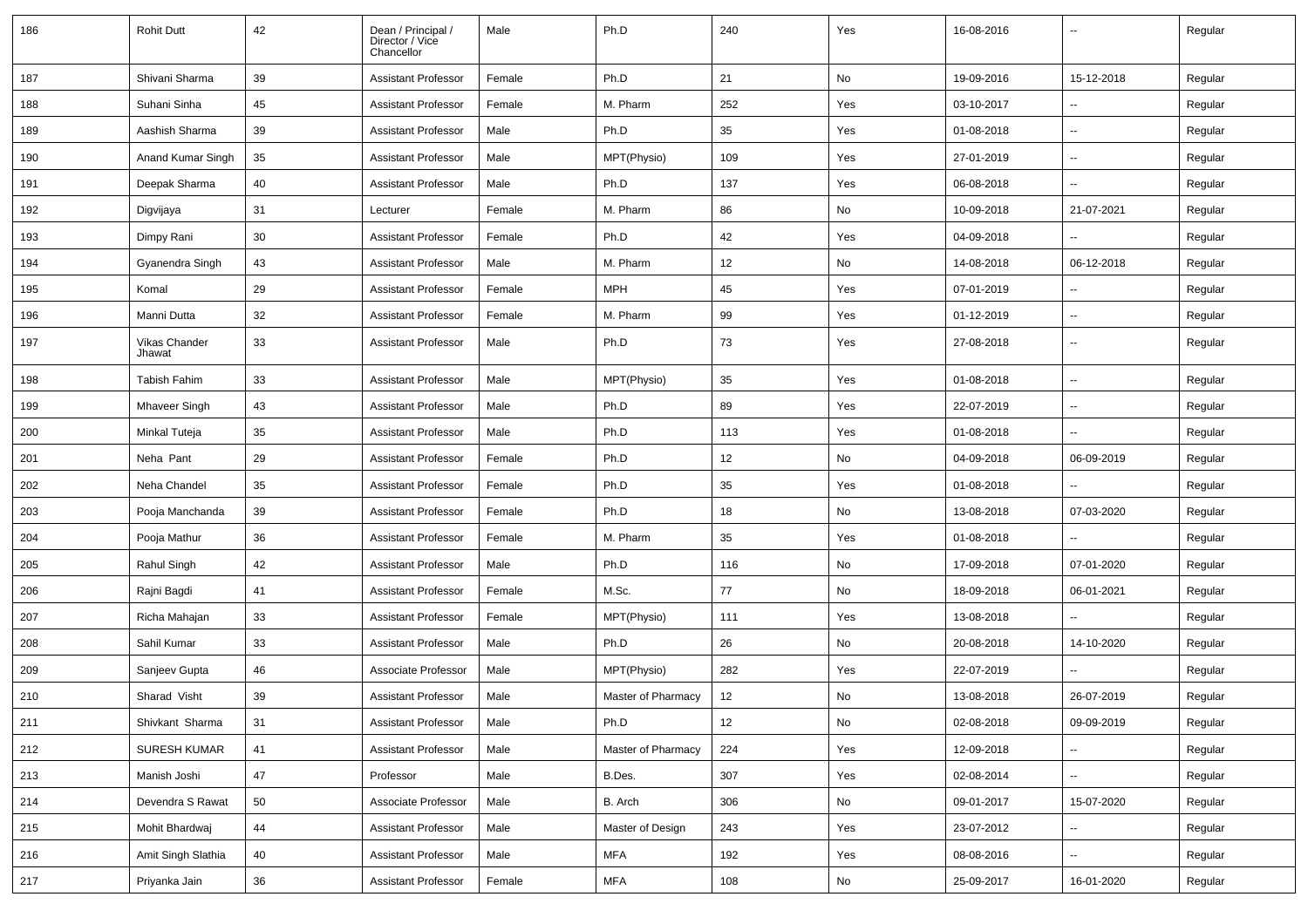| 218 | Vineeta Kochhar            | 51     | <b>Assistant Professor</b>                          | Female | B.A              | 252 | Yes | 16-01-2017 | $\overline{\phantom{a}}$ | Regular             |
|-----|----------------------------|--------|-----------------------------------------------------|--------|------------------|-----|-----|------------|--------------------------|---------------------|
| 219 | Anjali Agrawal             | 39     | <b>Assistant Professor</b>                          | Female | Ph.D             | 81  | Yes | 09-01-2017 | ⊷.                       | Regular             |
| 220 | Abha Maheshwari            | 46     | <b>Assistant Professor</b>                          | Female | MBA              | 126 | Yes | 03-08-2015 | $\overline{a}$           | Regular             |
| 221 | Koshalpreet Kaur           | 44     | <b>Assistant Professor</b>                          | Female | M.Sc.            | 189 | Yes | 22-07-2013 | --                       | Regular             |
| 222 | Shantanu Chatterjee        | 50     | Associate Professor                                 | Male   | <b>BFA</b>       | 336 | Yes | 01-08-2017 | --                       | Regular             |
| 223 | Sasi Gopal Menon           | 48     | Dean / Principal /<br>Director / Vice<br>Chancellor | Male   | Master of Design | 34  | No  | 02-08-2017 | 31-01-2020               | Regular             |
| 224 | Lopamudra Pakira           | 33     | <b>Assistant Professor</b>                          | Female | Ph.D             | 26  | Yes | 19-02-2019 | --                       | Regular             |
| 225 | Veerendra Malik            | 48     | <b>Assistant Professor</b>                          | Male   | M.A              | 89  | No  | 01-09-2014 | 14-07-2020               | Regular             |
| 226 | Shahjahan                  | 33     | <b>Assistant Professor</b>                          | Male   | <b>BFA</b>       | 27  | No  | 14-08-2018 | 17-02-2021               | Adhoc / Contractual |
| 227 | Pooja Chopra               | 42     | <b>Assistant Professor</b>                          | Female | Ph.D             | 101 | Yes | 13-09-2017 | --                       | Regular             |
| 228 | Mira Mishra                | 39     | <b>Assistant Professor</b>                          | Female | Ph.D             | 59  | Yes | 01-08-2016 | $\overline{a}$           | Regular             |
| 229 | Aabha Sharma               | 46     | <b>Assistant Professor</b>                          | Female | Ph.D             | 204 | Yes | 01-08-2016 |                          | Regular             |
| 230 | Hiteshita Aditya<br>Sharma | 46     | <b>Assistant Professor</b>                          | Female | M.A              | 114 | No  | 17-09-2015 | 16-03-2020               | Regular             |
| 231 | Reshma Dang                | 48     | <b>Assistant Professor</b>                          | Female | M.Ed             | 56  | Yes | 20-09-2016 |                          | Regular             |
| 232 | Arun Kumar M               | 34     | <b>Assistant Professor</b>                          | Male   | Ph.D             | 34  | No  | 11-09-2018 | 19-03-2021               | Regular             |
| 233 | Sagarika Goswami           | 42     | <b>Assistant Professor</b>                          | Female | M.Sc.            | 224 | No  | 16-08-2016 | 14-07-2020               | Regular             |
| 234 | Aadya Prasad               | 29     | <b>Assistant Professor</b>                          | Female | M.A              | 65  | Yes | 23-02-2018 | ⊷.                       | Regular             |
| 235 | Abdul Qaiyum               | 36     | <b>Assistant Professor</b>                          | Male   | Ph.D             | 35  | Yes | 01-08-2018 | --                       | Regular             |
| 236 | Parul Mishra               | 37     | <b>Assistant Professor</b>                          | Female | Ph.D             | 170 | Yes | 20-09-2016 | --                       | Regular             |
| 237 | Pratima Gulia              | 31     | <b>Assistant Professor</b>                          | Female | Ph.D             | 60  | No  | 26-09-2016 | 21-06-2021               | Regular             |
| 238 | Philip Varghese            | 34     | <b>Assistant Professor</b>                          | Male   | Ph.D             | 59  | No  | 23-07-2018 | 07-08-2020               | Regular             |
| 239 | Anjali Midha               | 43     | Dean / Principal /<br>Director / Vice<br>Chancellor | Female | Ph.D             | 28  | Yes | 05-03-2019 | --                       | Regular             |
| 240 | Anuradha R Tiwary          | 43     | Associate Professor                                 | Female | Ph.D             | 131 | Yes | 01-08-2018 |                          | Regular             |
| 241 | Richa Srishti              | 45     | <b>Assistant Professor</b>                          | Female | Ph.D             | 167 | No  | 19-02-2018 | 30-06-2021               | Regular             |
| 242 | Sakshi Kaul                | 39     | Assistant Professor                                 | Female | Ph.D             | 156 | Yes | 28-07-2014 | $\sim$                   | Regular             |
| 243 | Shivam                     | 33     | <b>Assistant Professor</b>                          | Male   | Ph.D             | 108 | Yes | 26-02-2018 | н.                       | Regular             |
| 244 | Rimple Manchanda           | 39     | <b>Assistant Professor</b>                          | Female | Ph.D             | 197 | Yes | 10-08-2017 | Ξ.                       | Regular             |
| 245 | Devanjan Khuntia           | 38     | <b>Assistant Professor</b>                          | Male   | Ph.D             | 29  | Yes | 04-02-2020 | $\sim$                   | Regular             |
| 246 | Meenakshi<br>Chauhan       | 35     | <b>Assistant Professor</b>                          | Female | Ph.D             | 88  | Yes | 16-08-2019 | Щ,                       | Regular             |
| 247 | Priyanka Khanna            | 35     | <b>Assistant Professor</b>                          | Female | Ph.D             | 59  | Yes | 15-10-2018 | ц.                       | Regular             |
| 248 | Varoon Bakshi              | $37\,$ | <b>Assistant Professor</b>                          | Male   | Ph.D             | 47  | No  | 08-08-2018 | 31-03-2021               | Regular             |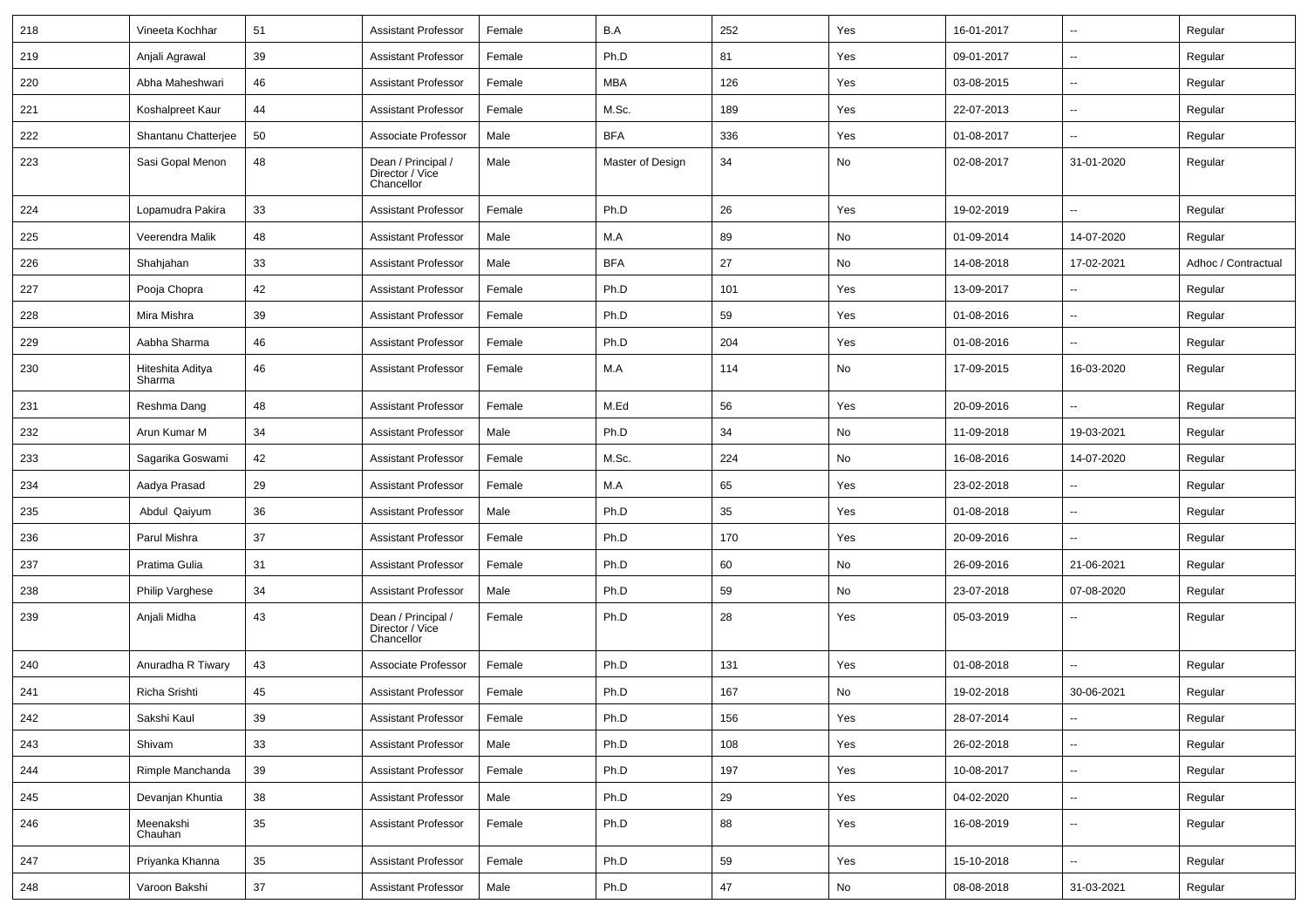| 249 | Anshika Babbar          | 30 | <b>Assistant Professor</b>                          | Female | M.A                                      | 35  | Yes | 20-08-2018 | Ξ.                       | Regular |
|-----|-------------------------|----|-----------------------------------------------------|--------|------------------------------------------|-----|-----|------------|--------------------------|---------|
| 250 | Hitashi Lomash          | 43 | Dean / Principal /<br>Director / Vice<br>Chancellor | Female | Ph.D                                     | 60  | No  | 05-03-2019 | 28-02-2020               | Regular |
| 251 | <b>YG Tharakan</b>      | 65 | Dean / Principal /<br>Director / Vice<br>Chancellor | Male   | Ph.D                                     | 540 | No  | 14-09-2015 | 28-03-2020               | Regular |
| 252 | Vaibhav Bhardwaj        | 39 | <b>Assistant Professor</b>                          | Male   | <b>MBA</b>                               | 209 | No  | 19-03-2018 | 19-02-2021               | Regular |
| 253 | Simant Seth             | 38 | <b>Assistant Professor</b>                          | Male   | M.Sc.(Hotel<br>Management)               | 157 | Yes | 01-02-2017 | ۰.                       | Regular |
| 254 | <b>Gurudutt Rohit</b>   | 31 | <b>Assistant Professor</b>                          | Male   | MHM(Hotel MGMT)                          | 132 | Yes | 21-08-2017 | --                       | Regular |
| 255 | Aashiyan sarsoot        | 35 | <b>Assistant Professor</b>                          | Female | M.Sc.(Hotel<br>Management)               | 89  | Yes | 10-08-2015 | $\overline{a}$           | Regular |
| 256 | Nidhi Nayna             | 33 | <b>Assistant Professor</b>                          | Female | M.Sc.(HTM)                               | 96  | Yes | 21-01-2019 | $\overline{a}$           | Regular |
| 257 | Nikhil Saini            | 30 | Lecturer                                            | Male   | MTM (Master of<br>Tourism<br>Management) | 84  | Yes | 25-03-2019 | ۰.                       | Regular |
| 258 | Iksha Yadav             | 25 | <b>Assistant Professor</b>                          | Female | Ph.D                                     | 12  | No  | 17-09-2018 | 31-01-2021               | Regular |
| 259 | Monika                  | 33 | Lecturer                                            | Female | M. Pharm                                 | 60  | Yes | 13-08-2019 | $\overline{\phantom{a}}$ | Regular |
| 260 | Rubina Wadhwa           | 33 | <b>Assistant Professor</b>                          | Female | Ph.D                                     | 24  | Yes | 19-08-2019 | $\overline{a}$           | Regular |
| 261 | Gopendra Singh          | 39 | <b>Assistant Professor</b>                          | Male   | M.Sc.(Pharmacology                       | 144 | Yes | 11-09-2019 | $\overline{a}$           | Regular |
| 262 | Elina Dewanji Sen       | 51 | Associate Professor                                 | Female | M.D                                      | 300 | Yes | 01-08-2019 | u.                       | Regular |
| 263 | Debashis<br>Chakrabarti | 67 | Dean / Principal /<br>Director / Vice<br>Chancellor | Male   | Ph.D                                     | 516 | No  | 02-08-2019 | 27-11-2020               | Regular |
| 264 | Amaresh Jha             | 43 | Associate Professor                                 | Male   | Ph.D                                     | 228 | Yes | 06-08-2019 | u.                       | Regular |
| 265 | Kuldeep Siwach          | 40 | <b>Assistant Professor</b>                          | Male   | Ph.D                                     | 106 | Yes | 09-09-2019 | --                       | Regular |
| 266 | Meenakshi Singh         | 39 | <b>Assistant Professor</b>                          | Female | Ph.D                                     | 119 | Yes | 11-02-2020 | u.                       | Regular |
| 267 | Saquib Khan             | 31 | <b>Assistant Professor</b>                          | Male   | M.A                                      | 74  | No  | 14-10-2019 | 04-01-2021               | Regular |
| 268 | Disha Maheshwari        | 33 | <b>Assistant Professor</b>                          | Female | M.Ed                                     | 29  | No  | 01-08-2019 | 14-07-2020               | Regular |
| 269 | Reshma Wadhwani<br>Vats | 48 | <b>Assistant Professor</b>                          | Female | M.Ed                                     | 29  | No  | 01-08-2019 | 14-08-2020               | Regular |
| 270 | Sangita Sharma          | 34 | Assistant Professor                                 | Female | M.Ed                                     | 29  | No  | 01-08-2019 | 14-07-2020               | Regular |
| 271 | Malavika Menon          | 41 | <b>Assistant Professor</b>                          | Female | Ph.D                                     | 111 | Yes | 01-10-2018 | Ξ.                       | Regular |
| 272 | B Rajeshwari            | 42 | <b>Assistant Professor</b>                          | Female | Ph.D                                     | 24  | No  | 19-02-2019 | 03-02-2021               | Regular |
| 273 | Abhishek Ghosh          | 28 | Assistant Professor                                 | Male   | M.Sc.                                    | 63  | No  | 09-09-2019 | 22-06-2021               | Regular |
| 274 | Tasleem                 | 25 | Lecturer                                            | Male   | M.Sc.                                    | 24  | Yes | 21-02-2020 | Ξ.                       | Regular |
| 275 | Aman Choudhary          | 28 | Lecturer                                            | Male   | M. Phil                                  | 30  | Yes | 03-09-2019 | --                       | Regular |
| 276 | Lakshmi Surya           | 35 | <b>Assistant Professor</b>                          | Female | Master of Design                         | 130 | Yes | 01-08-2018 | ₩,                       | Regular |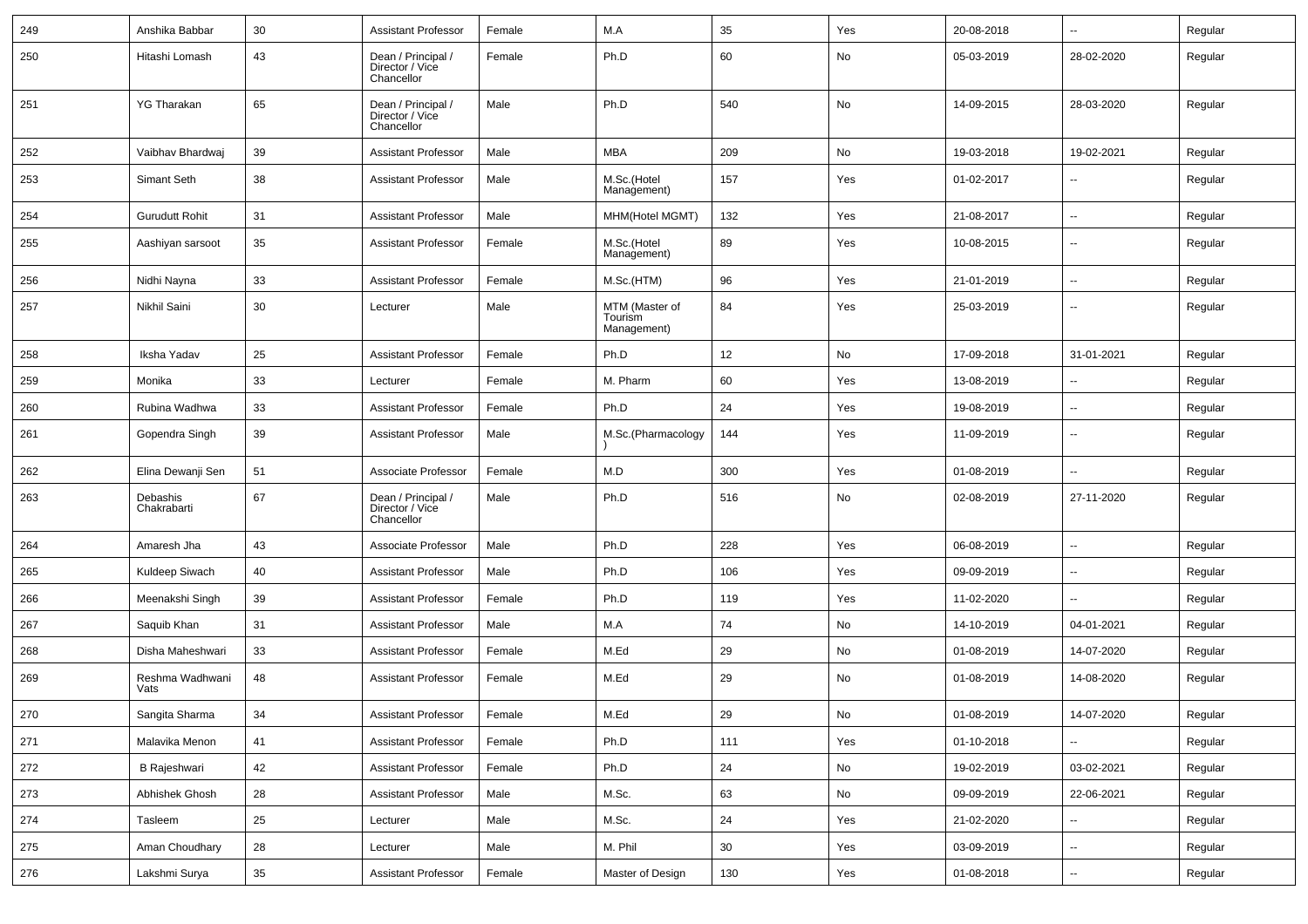| 277 | Kiran Singh                | 30     | <b>Assistant Professor</b> | Female | M. Plan (URP)                                      | 48              | No  | 17-06-2019 | 18-06-2021               | Regular             |
|-----|----------------------------|--------|----------------------------|--------|----------------------------------------------------|-----------------|-----|------------|--------------------------|---------------------|
| 278 | Tulika                     | 29     | <b>Assistant Professor</b> | Female | M. Plan (URP)                                      | 42              | Yes | 21-02-2020 | $\overline{\phantom{a}}$ | Regular             |
| 279 | Shachi Gurani<br>Bharadwaj | 39     | Associate Professor        | Female | P.G.Diploma                                        | 108             | Yes | 15-01-2019 | $\overline{\phantom{a}}$ | Adhoc / Contractual |
| 280 | Devanshu Dev               | 30     | <b>Assistant Professor</b> | Male   | Ph.D                                               | 18              | Yes | 02-04-2020 | $\overline{\phantom{a}}$ | Regular             |
| 281 | Ankita Raman               | 29     | <b>Assistant Professor</b> | Female | MUDP (Masters in<br>Urban Development<br>Planning) | 24              | No  | 28-08-2019 | 10-07-2020               | Regular             |
| 282 | Gajender Bhatti            | 68     | <b>Assistant Professor</b> | Male   | M.Tech                                             | 24              | No  | 04-11-2019 | 19-12-2020               | Regular             |
| 283 | Shiv Marwaha               | 46     | Professor                  | Male   | M.Plan                                             | 228             | No  | 01-01-2020 | 30-11-2020               | Regular             |
| 284 | Madhu Pandit               | 60     | Professor                  | Female | B. Arch                                            | 324             | No  | 01-08-2019 | 31-05-2020               | Regular             |
| 285 | Anupam Bansal              | 51     | Professor                  | Male   | M.Arch.                                            | 108             | No  | 01-08-2019 | 31-05-2020               | Visiting            |
| 286 | Anandit Sachdev            | 68     | <b>Assistant Professor</b> | Male   | M.Sc.                                              | 29              | No  | 01-01-2020 | 30-11-2020               | Visiting            |
| 287 | Ridhima Sehgal             | 34     | <b>Assistant Professor</b> | Female | M.Plan                                             | 48              | No  | 08-08-2016 | 01-01-2020               | Regular             |
| 288 | Savita Sharma              | 39     | Professor                  | Female | Ph.D                                               | 98              | No  | 13-04-2021 | 09-11-2021               | Regular             |
| 289 | Kirti Singh                | 39     | <b>Assistant Professor</b> | Female | MCJ: Masters of<br>Communication &<br>Journalism   | 131             | No  | 16-08-2017 | 28-08-2020               | Regular             |
| 290 | <b>Parul Dixit</b>         | 33     | <b>Assistant Professor</b> | Female | M.S. Architecture                                  | 18              | No  | 13-07-2020 | 09-03-2021               | Regular             |
| 291 | Shailja Bisht              | 31     | <b>Assistant Professor</b> | Female | M.S. Architecture                                  | 3               | Yes | 07-04-2021 | $\overline{\phantom{a}}$ | Regular             |
| 292 | Harmanpreet Kaur           | 38     | <b>Assistant Professor</b> | Female | M.S. Architecture                                  | 1               | Yes | 15-07-2021 | $\overline{\phantom{a}}$ | Regular             |
| 293 | Pradipta Ranjan<br>Pradhan | 39     | <b>Assistant Professor</b> | Male   | MBA                                                | 83              | Yes | 15-03-2021 | $\mathbf{u}$             | Regular             |
| 294 | Manish Kumar               | 30     | <b>Assistant Professor</b> | Male   | M.S. Architecture                                  | $\overline{2}$  | No  | 07-04-2021 | 22-11-2021               | Regular             |
| 295 | Ravindra Nath              | 36     | <b>Assistant Professor</b> | Male   | Ph.D                                               | 2               | Yes | 10-05-2021 | $\overline{\phantom{a}}$ | Regular             |
| 296 | Bushra Hussain             | 35     | <b>Assistant Professor</b> | Male   | M.Sc.                                              | 11              | Yes | 20-08-2020 | $\overline{\phantom{a}}$ | Visiting            |
| 297 | Sunita Sehrawat            | 46     | <b>Assistant Professor</b> | Female | M.Sc.                                              | 9               | Yes | 15-10-2020 | $\overline{\phantom{a}}$ | Regular             |
| 298 | Igona Gorakhnath           | 37     | <b>Assistant Professor</b> | Male   | M.Sc.                                              | 30              | Yes | 13-04-2021 | $\overline{\phantom{a}}$ | Regular             |
| 299 | Kritika Arora              | 31     | <b>Assistant Professor</b> | Female | M.A                                                | 3               | Yes | 15-04-2021 | $\overline{\phantom{a}}$ | Regular             |
| 300 | Aishwarya<br>Bhattacharyya | 29     | <b>Assistant Professor</b> | Male   | M.A                                                | 11              | Yes | 17-08-2020 | $\mathbf{u}$             | Regular             |
| 301 | Neha Swami                 | 33     | <b>Assistant Professor</b> | Female | M.A                                                | $\mathbf{1}$    | Yes | 15-06-2021 | $\overline{\phantom{a}}$ | Regular             |
| 302 | Agniva Pal                 | 31     | <b>Assistant Professor</b> | Male   | Ph.D                                               | $\overline{1}$  | Yes | 01-07-2021 | $\overline{\phantom{a}}$ | Regular             |
| 303 | Aditi Agarwal              | 30     | <b>Assistant Professor</b> | Female | Ph.D                                               | $\mathbf{1}$    | Yes | 01-07-2021 | $\sim$                   | Regular             |
| 304 | Aparna Vyas                | $33\,$ | <b>Assistant Professor</b> | Female | M.A                                                | 11              | No  | 07-08-2020 | 15-03-2021               | Regular             |
| 305 | Uddipta Ranjan<br>Boruah   | 32     | <b>Assistant Professor</b> | Male   | M.A                                                | $5\phantom{.0}$ | No  | 17-02-2021 | 17-07-2021               | Regular             |
| 306 | Deepali Taneja             | 34     | <b>Assistant Professor</b> | Female | Ph.D                                               | 6               | No  | 22-03-2021 | 11-11-2021               | Regular             |